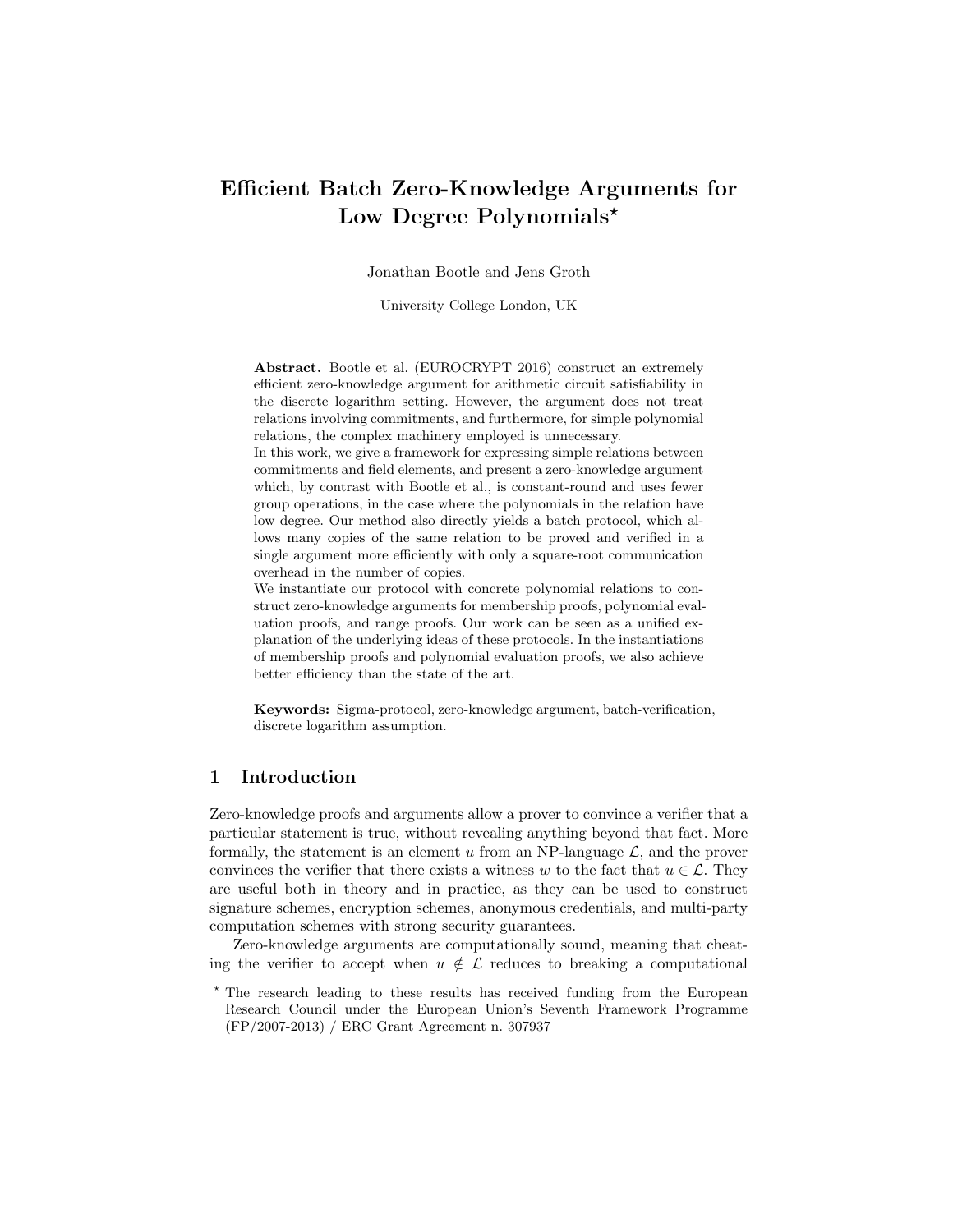intractability assumption. In this paper, we focus on the discrete logarithm assumption. There are many examples of zero-knowledge arguments based on the discrete logarithm assumption, for both general, NP-complete languages such as arithmetic circuit satisfiability [\[7\]](#page-25-0), and for simpler languages such as range and membership arguments, shuffle arguments, and discrete logarithm relations.

While very efficient, arguments for general statements often make use of generic reductions and complex machinery, and fail to be as efficient as arguments specialised for a particular language.

#### 1.1 Contributions

In this paper, we aim to bridge the gap between general and simple languages. We do this in three ways.

Framework for Low Degree Relations. We provide a framework to describe the types of languages commonly encountered. Protocols such as the 1-out-of-N membership argument of [\[28\]](#page-26-0), and the polynomial evaluation argument of [\[2\]](#page-25-1) prove membership in languages where the witnesses are zeroes of low-degree polynomial relations. In other words, the statement is an arithmetic circuit of low degree, and part of the witness is a satisfying assignment for the circuit. We give a general relation which allows us to recover specific protocols by instantiating with concrete polynomial relations. By separating the task of developing more efficient ways to perform the zero knowledge proof, and the task of designing better relations to describe a given language, we can explain the logic behind past optimisations of membership proofs in [\[28](#page-26-0)[,6\]](#page-25-2), and produce new optimisations for membership proofs and polynomial evaluation proofs.

Common Construction Techniques. We unify the approaches used in [\[28](#page-26-0)[,2,](#page-25-1)[6\]](#page-25-2) to construct zero-knowledge proofs for membership and polynomial evaluation, which can all be viewed as employing the same construction method. The constructions of zero-knowledge arguments for low degree polynomial relations in these works proceed by masking an input variable u as  $f_u = ux + u_b$ , using a random challenge  $x$  and a random blinder  $u<sub>b</sub>$ . During the proof, the polynomial or circuit from the statement is computed with  $f_u$  in place of u, so that the original relation appears in the leading  $x$  coefficient. The communication and computational complexity of the resulting arguments is determined by the degree of the polynomial relation and the number of inputs. By contrast, the complexity of general arithmetic circuit protocols is determined by the number of gates. In the case of [\[7\]](#page-25-0), the authors embed a polynomial evaluation argument for a polynomial of degree  $N$  into a low degree polynomial with  $\log N$  inputs and degree  $log N$ , obtaining a protocol with  $O(log N)$  communication using 3 moves, and requiring  $O(\log N)$  exponentiations in a suitably chosen cryptographic group. On the other hand, a polynomial of degree  $N$  requires  $N$  multiplication gates to evaluate in general, so the best arithmetic circuit protocol [\[7\]](#page-25-0) can only achieve  $O(\log N)$  communication in  $O(\log N)$  moves, and uses  $O(N)$  group exponentiations. In particular, since the cost of computing group exponentiations is much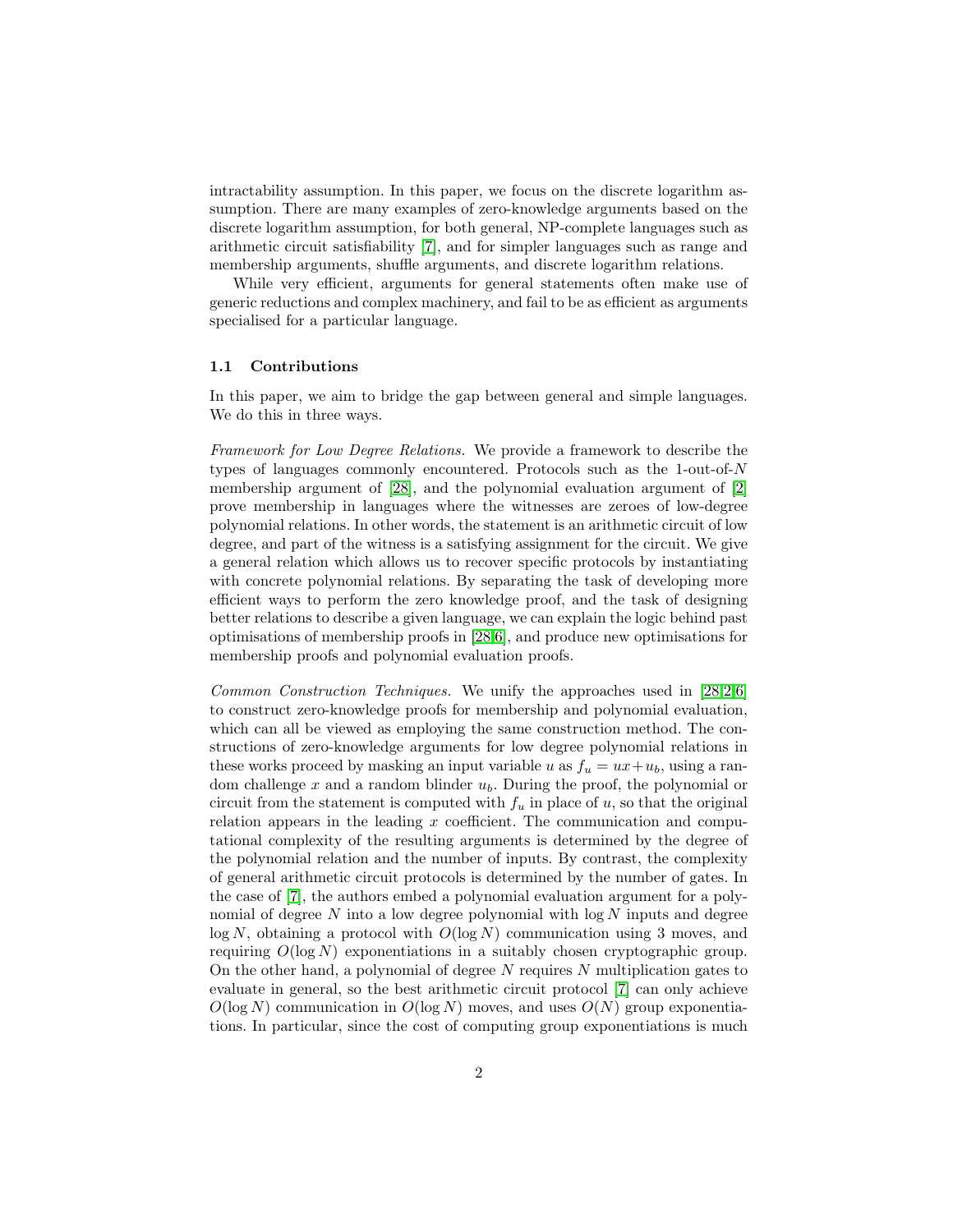higher than that of computing finite-field multiplications in the discrete logarithm setting, computing  $O(\log N)$  group exponentiations rather than  $O(N)$ leads to a significant performance advantage when considering implementation on constrained devices.

Bayer [\[1\]](#page-25-3) gives two efficient batch proofs for multiplication and polynomial evaluation, which achieve a square-root communication overhead in the number of proofs to be batched. The key to achieving square-root overhead in [\[1\]](#page-25-3) is to use Lagrange interpolation to embed many instances of the same relation into a single field element. This technique can be applied more generally to produce efficient batch proofs for the low-degree relations described above. Furthermore, by combining this with the polynomial commitment subprotocol in section [3,](#page-12-0) we by combining this with the polynomial commitment subprotocol in section 3, we improve the communication cost of the batched proof from  $\sqrt{tc}$  to  $\sqrt{tc}$ , where  $c$  is the communication cost of the original non-batched proof, and  $t$  is a large number representing the number of proofs to be batched together.

Efficient Protocols for Applications. We exhibit a general protocol in our framework, and give an efficient batch protocol for proving and verifying t instances of the same relation simultaneously. We then show how to recover protocols of previous works with some optimisation. More specifically, we give new 1-out-of- $N$ membership arguments and polynomial evaluation arguments. Our new instantiations simultaneously decrease communication costs and reduce prover and verifier computation, while retaining the conceptual clarity and simple 3-move structure of the originals. As an example, we obtain the most communication efficient Σ-protocols for membership or non-membership of a committed value in a public list, in the discrete logarithm setting. We also include an argument for range proofs, which captures the folklore method for performing range proofs and demonstrates the expressivity of our general relation. Our arguments all possess the following desirable properties:

- Perfect completeness and perfect special honest verifier zero-knowledge.
- Computational soundness based on the discrete logarithm assumption.
- Simple 3-move public coin structure.
- Common reference strings are formed from random group elements. They require no special structure.
- Prover and verifier both have efficient computation.

The discrete logarithm assumption is well-known, well-examined, and widely used in cryptography. Our protocols rely on the discrete logarithm assumption in groups with prime order  $p$ . The assumption is believed to hold in suitable subgroups of elliptic-curve groups. The best algorithms for finding discrete logarithms in such elliptic curve groups are still generic algorithms with complexity  $\Omega(\sqrt{p})$ . For these groups we therefore enjoy lower parameter sizes than protocols based on RSA groups that are subject to sub-exponential attacks.

The discrete logarithm assumption is also believed to hold in well-chosen multiplicative sub-groups of finite fields. Finite fields of prime order should have moduli of  $\frac{\lambda^3}{\text{polylog}}$  $\frac{\lambda^{\circ}}{\text{polylog }\lambda}$  bits in order to achieve  $\lambda$  bits of security against the best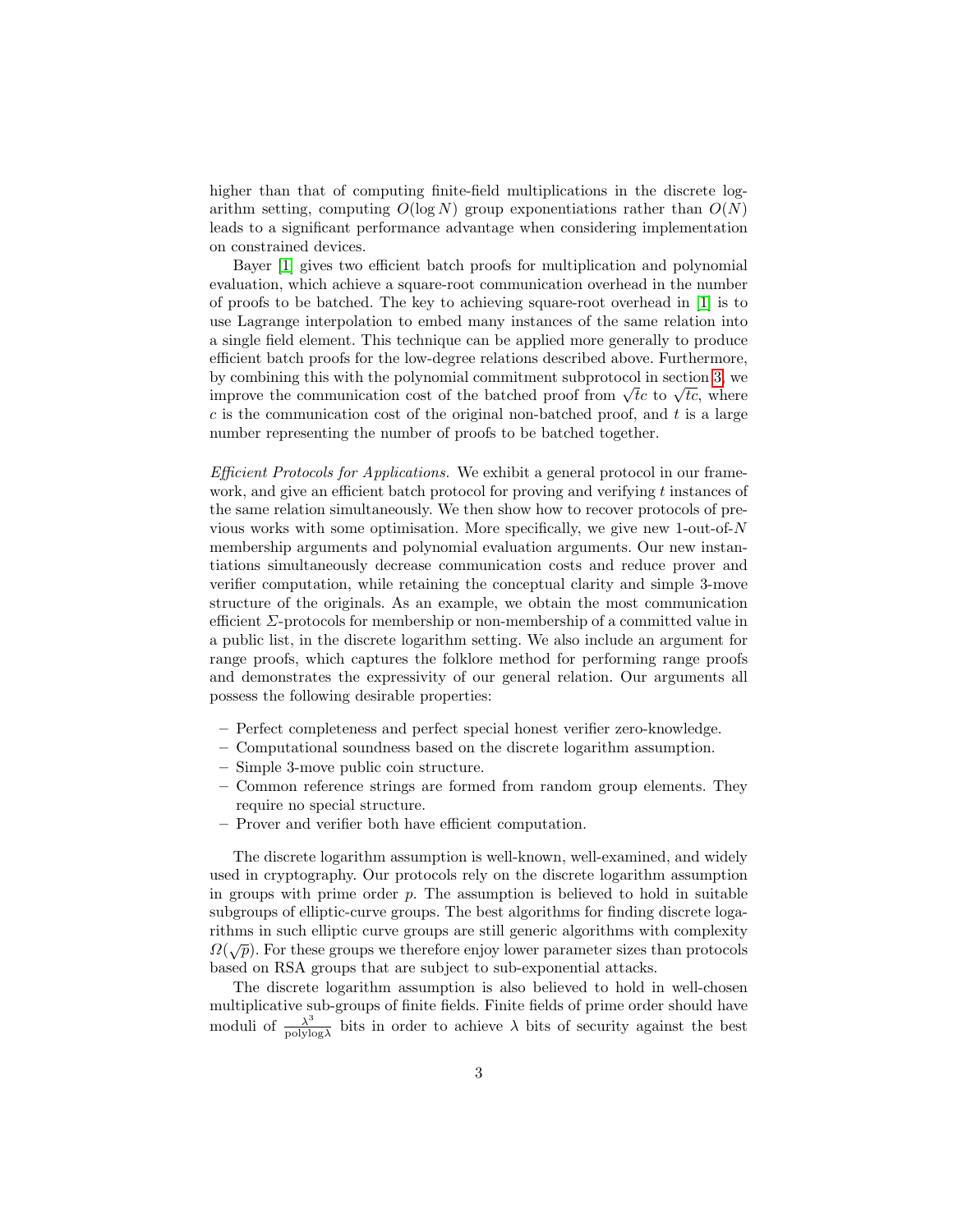known attacks. This makes protocols communicating large numbers of group elements highly impractical in this setting. As an improvement on previous works, in the case where  $t = 1$  and we have a single relation, our protocols can be tuned so that they only require a constant number of group elements, resulting in much better efficiency when instantiated in finite fields of prime order, since the  $\frac{\lambda^3}{\text{polylog}}$  $\frac{\lambda^{\circ}}{\text{polylog }\lambda}$  communication cost can then appear as a constant additive factor rather than a multiplicative one.

As a building block in our arguments, we also present an adaptation of the polynomial commitment sub-protocol appearing in [\[7\]](#page-25-0), which allows the prover to commit to a polynomial so that the verifier can learn an evaluation of the polynomial in a secure manner.

#### 1.2 Efficiency

Figure [1](#page-4-0) compares the efficiency of our protocol with other works. One notable place where we improve communication efficiency over previous proofs is in our membership and polynomial evaluation proofs, which use a constant number of group elements, but have better communication efficiency regardless of whether the proofs are instantiated in elliptic curve groups or multiplicative subgroups of finite fields. Another is the polynomial evaluation argument with  $O(\frac{\log N}{\log \log N})$ communication costs, which is an asymptotic improvement over the previous state-of-the-art,  $O(\log N)$ . Finally, our batch polynomial evaluation argument improves on  $[1]$  by putting the  $\log N$  cost inside a square root.

## 1.3 Related Work

Zero Knowledge and Batching. There has been much work constructing efficient zero-knowledge arguments. For general statements, Kilian [\[34\]](#page-27-0) gave the first zero-knowledge argument for circuit-satisfiability with poly-logarithmic communication complexity, but with high computational complexity. Bootle et al. [\[7\]](#page-25-0) construct arguments with logarithmic communication complexity and linear computation costs based on the discrete logarithm assumption. Recent progress [\[8\]](#page-25-4) yields zero-knowledge arguments with constant overhead for the prover, and square-root communication costs, though the large constants involved in the construction prevent it from being practical. For more specialised languages, such as range proofs, membership arguments, and polynomial evaluation arguments, there are numerous constructions [\[28,](#page-26-0)[2\]](#page-25-1), including some extremely simple Σ-protocols.

Camenisch and Stadler [\[15\]](#page-26-1) provide a well-known symbolic notation for describing statements for zero-knowledge arguments of knowledge, and constructing protocols more easily from simple building blocks. By contrast, our general

 $1$  We compare against the efficiency when [\[28\]](#page-26-0) is instantiated using Pedersen commitments, and the prover and verifier know the openings of the list of commitments.

 $2$  We compare against the efficiency when [\[6\]](#page-25-2) is instantiated using Pedersen commitments rather than Elgamal ciphertexts.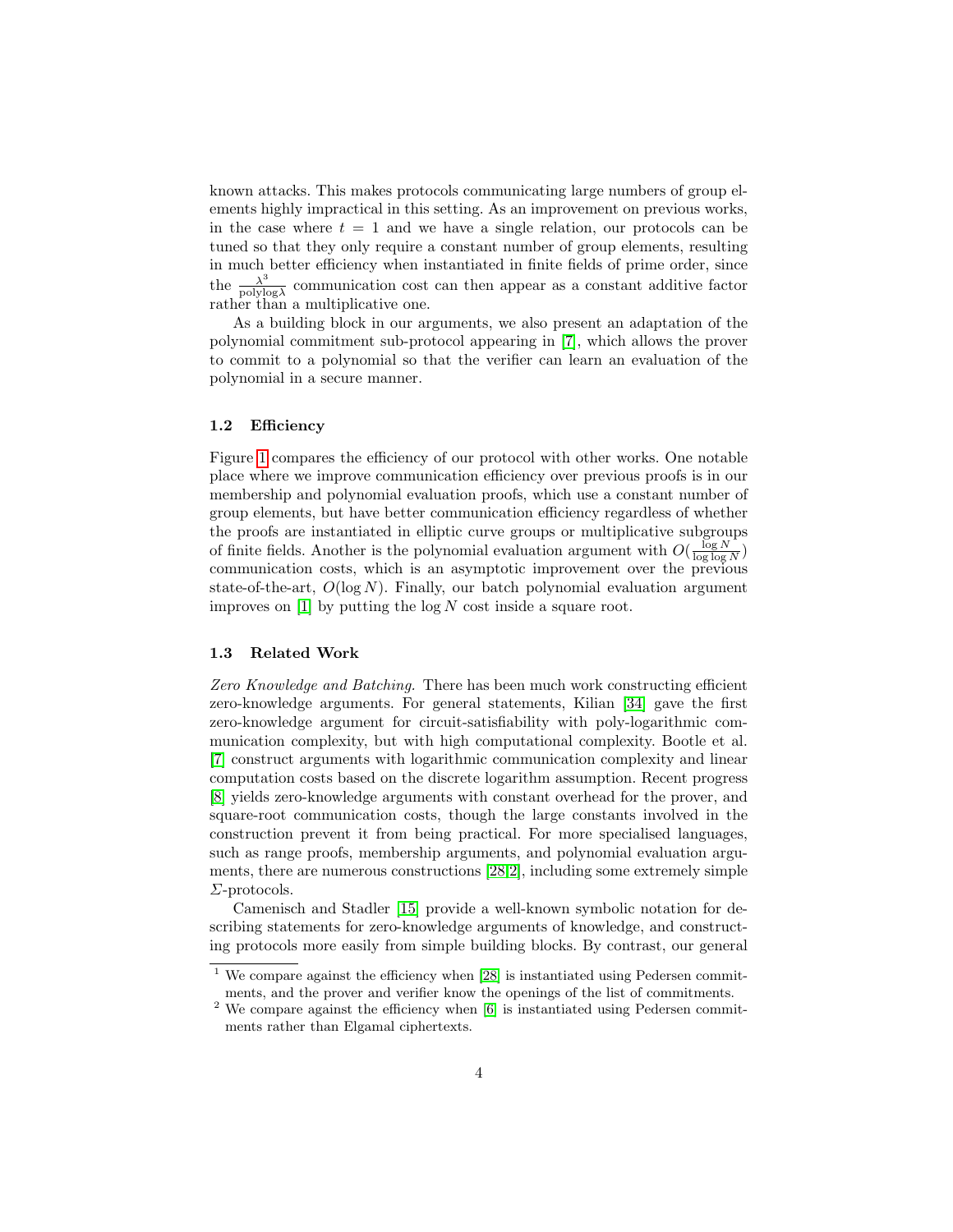| Protocol                                                        | Reference                                                                                                                                                                                                | Communication        |                                 | Prover Computation              |                         | Verifier Computation            |                         |
|-----------------------------------------------------------------|----------------------------------------------------------------------------------------------------------------------------------------------------------------------------------------------------------|----------------------|---------------------------------|---------------------------------|-------------------------|---------------------------------|-------------------------|
|                                                                 |                                                                                                                                                                                                          | G                    | $\mathbb{Z}_p$                  | $(\mathbb{G}, exp)$             | $(\mathbb{Z}_p,\times)$ | $(\mathbb{G}, exp)$             | $(\mathbb{Z}_p,\times)$ |
| Membership Proof                                                | $[7]$                                                                                                                                                                                                    | $4\log N + 8$        | $2\log N + 7$                   | 12N                             | O(N)                    | 4N                              | O(N)                    |
| Membership Proof <sup>1</sup>                                   | [28]                                                                                                                                                                                                     | $4\log N$            | $3\log N+1$                     | $O(\log N)$                     | $O(N \log N)$           | $O(\log N)$                     | O(N)                    |
| Membership Proof <sup>2</sup>                                   | $[6] % \includegraphics[width=0.9\columnwidth]{figures/fig_0a.pdf} \caption{A small number of samples in the left and right. The left and right is the number of samples in the right.} \label{fig:1} %$ | $\log N + 12$        | $rac{3}{2}$ log $N + 6$         | $O(\log N)$                     | $O(N \log N)$           | $O(\log N)$                     | O(N)                    |
| Membership Proof                                                | This Work, 5.1                                                                                                                                                                                           | 7                    | $4\log N+4$                     | $O(\frac{\log N}{\log \log N})$ | $O(N \log N)$           | $O(\frac{\log N}{\log \log N})$ | O(N)                    |
| Membership Proof                                                | This Work, 5.1                                                                                                                                                                                           | $2.7\sqrt{\log N}$   | $1.9\log N+$                    | $O(\frac{\log N}{\log \log N})$ | $O(N \log N)$           | $O(\frac{\log N}{\log \log N})$ | O(N)                    |
|                                                                 |                                                                                                                                                                                                          | $+5$                 | $2.7\sqrt{\log N}+4$            |                                 |                         |                                 |                         |
| Batch Membership Proof                                          | This Work, 5.1                                                                                                                                                                                           | $4.1\sqrt{t \log N}$ | $4.1\sqrt{t \log N}$            | $O(t \log t N)$                 | $O(tN\log tN)$          | $O(\sqrt{t}\log tN)$            | O(tN)                   |
| Polynomial Evaluation                                           | $[7]$                                                                                                                                                                                                    | $4\log N + 8$        | $2\log N + 7$                   | 12N                             | O(N)                    | 4N                              | O(N)                    |
| Polynomial Evaluation                                           | [2]                                                                                                                                                                                                      | $4\log N+2$          | $3\log N+3$                     | $O(\log N)$                     | $O(N \log N)$           | $O(\log N)$                     | O(N)                    |
| Polynomial Evaluation                                           | This Work, 5.2                                                                                                                                                                                           |                      | $3\log N+4$                     | $O(\frac{\log N}{\log \log N})$ | $O(N \log N)$           | $O(\frac{\log N}{\log \log N})$ | O(N)                    |
| Polynomial Evaluation                                           | This Work, 5.2 $O(\frac{\log N}{\log \log N})$                                                                                                                                                           |                      | $O(\frac{\log N}{\log \log N})$ | $O(\frac{\log N}{\log \log N})$ | $O(N \log N)$           | $O(\frac{\log N}{\log \log N})$ | O(N)                    |
| Batch Polynomial Evaluation                                     |                                                                                                                                                                                                          | $O(\sqrt{t}\log N)$  | $O(\sqrt{t}\log N)$             | $O(t \log N)$                   | $O(tN\log N)$           | $O(\sqrt{t}\log N)$             | O(tN)                   |
| Batch Polynomial Evaluation This Work, $5.2 2.8\sqrt{t \log N}$ |                                                                                                                                                                                                          |                      | $2.8\sqrt{t \log N}$            | $O(t \log t N)$                 | $O(tN\log tN)$          | $O(\sqrt{t}\log tN)$            | O(tN)                   |
| Range Proof                                                     | This Work, 5.3                                                                                                                                                                                           | 7                    | $3\log N+4$                     | $O(\log N)$                     | $O(\log N)$             | $O(\log N)$                     | $O(\log N)$             |
| Range Proof                                                     | This Work, 5.3 $O(\frac{\log N}{\log \log N})$                                                                                                                                                           |                      | $O(\frac{\log N}{\log \log N})$ | $O(\log N)$                     | $O(\log N)$             | $O(\log N)$                     | $O(\log N)$             |
| <b>Batch Range Proof</b>                                        | This Work, $5.3 2.8\sqrt{t \log N}$                                                                                                                                                                      |                      | $2.8\sqrt{t \log N}$            | $O(t \log N)$                   | $O(t \log N)$           | $O(t \log N)$                   | $O(t \log N)$           |

<span id="page-4-0"></span>Fig. 1. Efficiency Comparisons.  $N$  is the instance-size,  $t$  is the number of batched instances,  $\mathbb G$  means the number of group elements transmitted,  $\mathbb Z_p$  means the number of field elements transmitted,  $(\mathbb{G}, exp)$  means the number of group exponentiations and  $(\mathbb{Z}_p, \times)$  means the number of field multiplications. In the membership proofs, N is the number of items in the list that we wish to prove membership for. In the polynomial evaluation proofs,  $N$  is the degree of the polynomial. In the range proofs,  $N$  is the width of the range that we consider.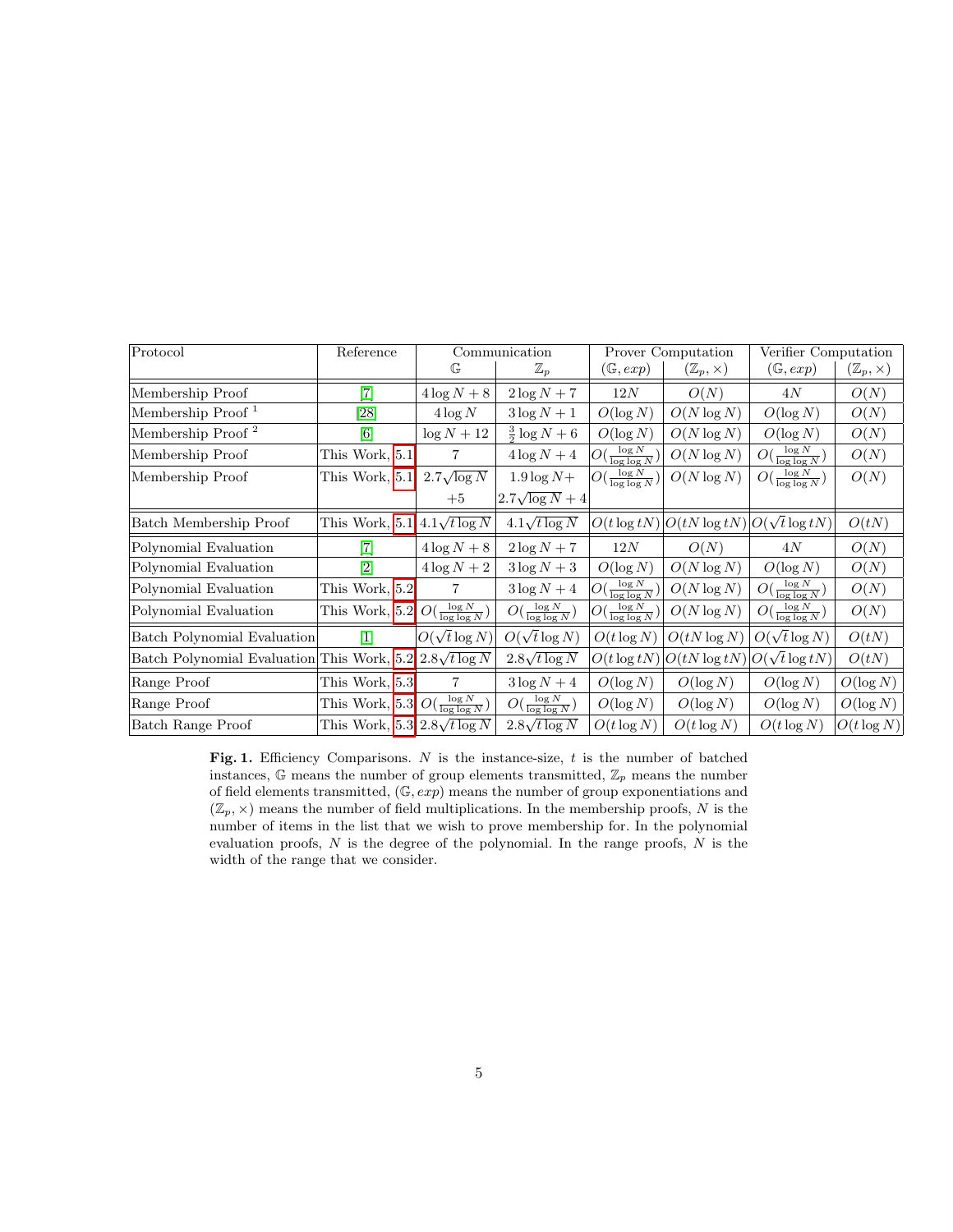relation aims to describe languages defined by low degree polynomials and produce protocols for this case.

The idea of embedding many statements into a single polynomial using Lagrange interpolation polynomials in a challenge  $x$  originates in the quadratic arithmetic programs of Gennaro et al. [\[26\]](#page-26-2). It was used in the context of interactive zero-knowledge arguments by Bayer [\[1\]](#page-25-3). The technique was originally applied to construct a Hadamard product argument and batched polynomial evaluation argument. We show here that the same technique can be applied to our general relation. Earlier work by Gennaro et al. [\[25\]](#page-26-3) batches Schnorr proofs using simple powers of  $x$ .

Other batch arguments in the literature use methods from [\[3\]](#page-25-5) and multiply different instances of the proof by small exponents before compressing the proofs together. This approach may be used to trade soundness for efficiency. Our batching process proves and verifies the logical AND of many statements simultaneously. There are also batch proofs for OR statements [\[44\]](#page-27-1), and k-out-of-N batch proofs [\[29\]](#page-26-4). Finally, Henry and Goldberg [\[29\]](#page-26-4) define a notion of conciseness to characterise batch proofs.

Polynomial Commitments. Our polynomial commitment protocol is a key part of our zero-knowledge argument, and builds on the polynomial commitment protocol presented in [\[7\]](#page-25-0). Polynomial commitments were first introduced by Kate et al. [\[33\]](#page-27-2), who give a construction using bilinear maps. The original construction has also been extended to the multivariate case [\[41,](#page-27-3)[46\]](#page-27-4). Libert et al. [\[37\]](#page-27-5) also gave a construction relying on much simpler pairing-based assumptions. Our polynomial commitment protocol gives square-root communication complexity based on the discrete logarithm assumption.

Applications. In a membership argument [\[11](#page-26-5)[,10\]](#page-25-6), a prover demonstrates that a secret committed value  $\lambda$  is an element of a list  $\mathcal{L} = {\lambda_0, \ldots, \lambda_{N-1}}$ , without revealing any other information about  $\lambda$ .

In a polynomial evaluation argument [\[23,](#page-26-6)[10\]](#page-25-6), a prover demonstrates that a secret committed value v is the evaluation of a public polynomial  $h(U)$  at another secret committed value  $u$ .

In a range proof [\[9](#page-25-7)[,38\]](#page-27-6), a prover demonstrates that a secret committed value a is an element of the interval  $[A;B]$ .

One approach to constructing protocols for these applications is to design an arithmetic circuit which captures the desired conditions on the witness, and then apply existing zero-knowledge protocols for proving satisfiability in general circuits. There are currently several efficient arguments in the discrete logarithm setting. The methods of Cramer et al. [\[18\]](#page-26-7) lead to arguments with communication complexity linear in the size of the circuit. The best interactive zeroknowledge protocol based on the discrete logarithm assumption for arithmetic circuits [\[7\]](#page-25-0) yields a logarithmic communication complexity, but requires a nonconstant number of rounds.

There are existing protocols for all three applications in the discrete logarithm setting that do not rely on general Circuit Satisfiability protocols. Cramer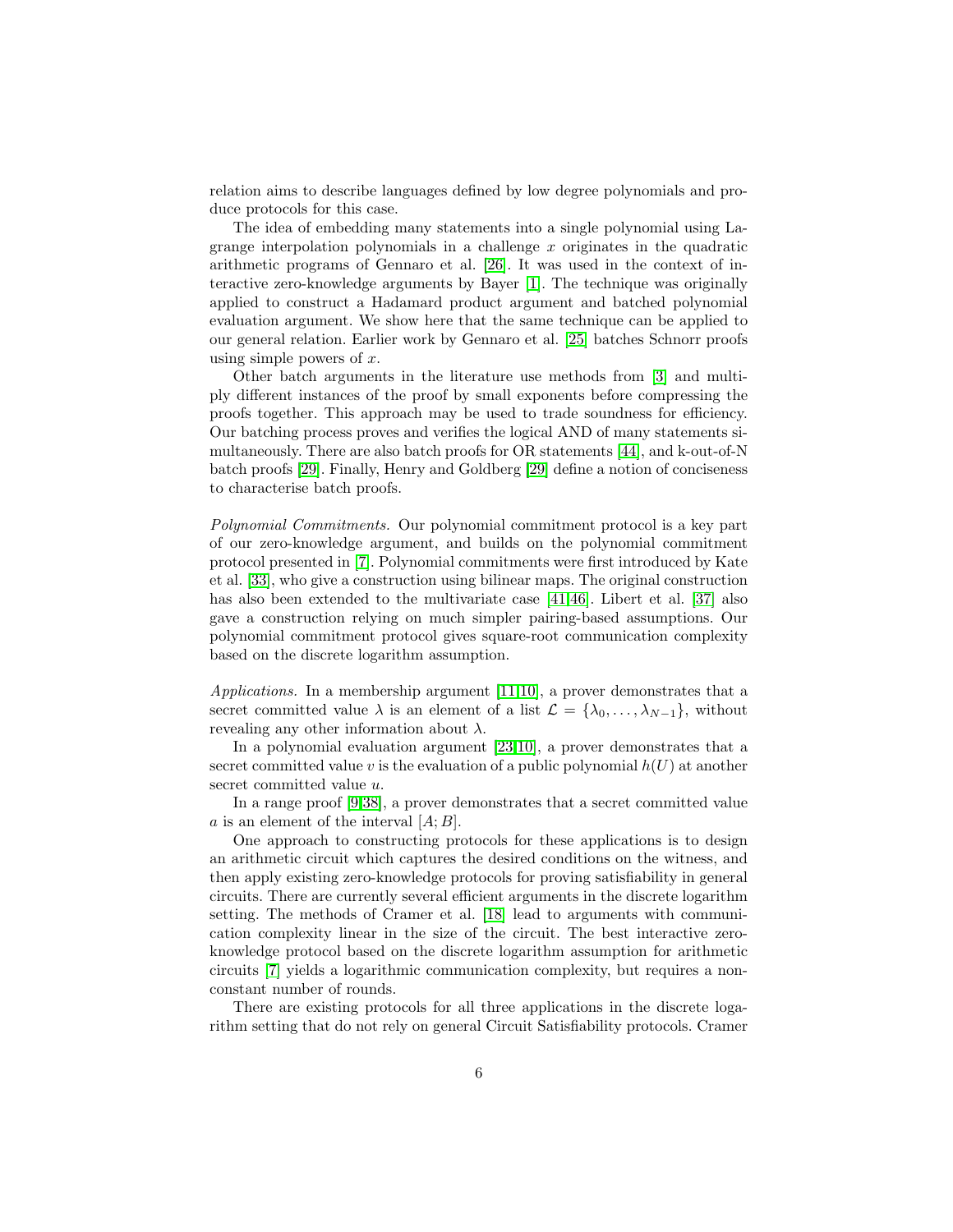et al. [\[19\]](#page-26-8) give techniques for composing sigma-protocols, producing proofs for AND composition, OR composition, and 1-out-of-many statements using sigma protocols for the individual statements. These techniques can be applied in a straightforward manner to produce sigma-protocols with linear communication complexity for the mentioned applications.

The goals of membership arguments are related to those of zero-knowledge sets [\[39\]](#page-27-7). Membership arguments allow a prover to commit to a secret value and show that it lies in a public set, without leaking information on the value. On the other hand, zero-knowledge sets allow the prover to commit to a secret set, and handle membership and non-membership queries in a verifiable manner, without leaking information on the set.

Herranz constructs attribute-based signatures [\[30\]](#page-26-9) using what is essentially a set membership argument for multiple values. Like this work, the argument relies only on the discrete logarithm assumption, but the communication complexity is much higher; linear in the size of the set. Camenisch et al. [\[12\]](#page-26-10) also provide set membership proofs with logarithmic communication complexity, and Fauzi et al. [\[22\]](#page-26-11) construct constant size arguments for more complex relations between committed sets. The latter two works both rely on pairing-based assumptions.

Range arguments can be seen as a special case of membership arguments, where  $\mathcal L$  is simply a list of consecutive integers. Many are based on the strong RSA assumption, and use Lagrange's Four-Square Theorem. Couteau et al. show that this assumption can be replaced by an RSA-variant which is much closer to the standard RSA assumption [\[17\]](#page-26-12). Examples are [\[27,](#page-26-13)[38\]](#page-27-6). The work [\[16\]](#page-26-14) gives an argument with sub-logarithmic communication complexity in the size of the list, which is comparable to the efficiency we achieve, and also relies on the hardness of the discrete logarithm problem, but uses pairings for verification.

Membership arguments also generalise arguments that a committed value lies in a linear subspace such as [\[31,](#page-27-8)[32,](#page-27-9)[35\]](#page-27-10), which all make use of pairings. Peng [\[43\]](#page-27-11) achieves a square-root complexity. Some existing protocols [\[2\]](#page-25-1), [\[28\]](#page-26-0) even achieve logarithmic communication complexity. Our single-value membership proof is an extension of the latter works where we reduce the number of commitments from logarithmic to constant.

Cryptographic accumulators,[\[4](#page-25-8)[,40,](#page-27-12)[13,](#page-26-15)[14\]](#page-26-16), can also be used to give membership proofs. The members of a set are absorbed into a constant-size accumulated value. Witnesses for set-membership can then be generated and verified using the accumulated value. Efficient instantiations of accumulators exist and often rely on the Strong RSA assumption or pairing-based assumptions. An RSA modulus has to be  $\frac{\lambda^3}{\text{polyl}}$  $\frac{\lambda^3}{\text{polylog }\lambda}$  bits to provide security against factorisation using the General Number Field Sieve. Security of pairing-based schemes with constant embedding degree scale similarly due to sub-exponential algorithms for attacking the discrete logarithm problem in the target group. Furthermore, such schemes require a trusted setup. By contrast, we only require random group elements of size  $O(\lambda)$  bits for security against discrete logarithm attacks in elliptic curve groups.

Some of the schemes can be adapted to give zero-knowledge arguments for non-membership, from a variety of settings. For example, [\[2,](#page-25-1)[43\]](#page-27-11) also give non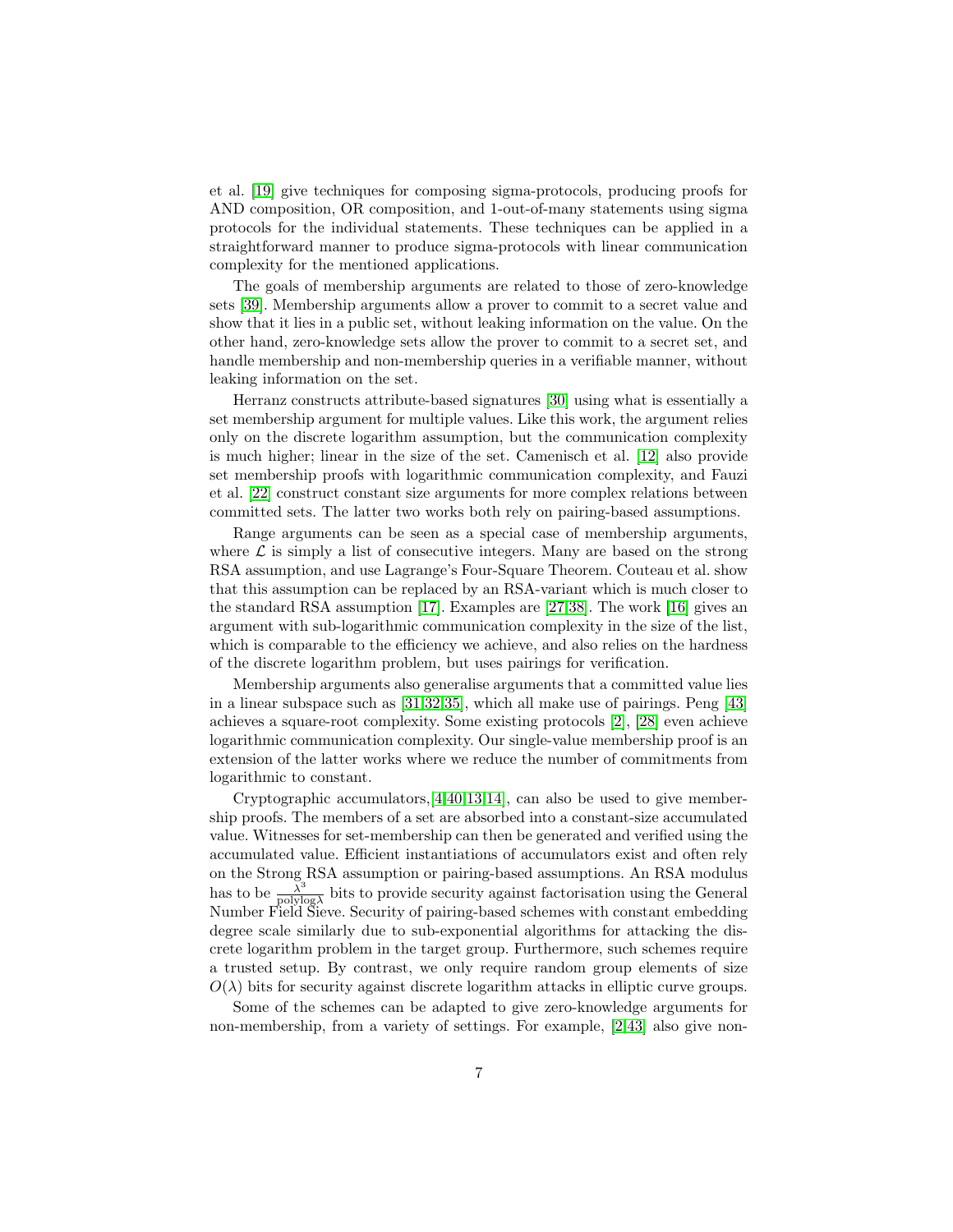membership arguments in the discrete logarithm setting. Accumulators that support non-membership arguments have been constructed, based on both pairing assumptions ([\[21\]](#page-26-17)) and the strong RSA assumption ([\[36\]](#page-27-13)).

#### 1.4 Outline

Section [2](#page-7-0) contains preliminary definitions needed to understand our protocols. Section [3](#page-12-0) gives an adaptation of the polynomial commitment scheme used in [\[5\]](#page-25-9). Section [4](#page-17-0) gives a general batched witness relation and efficient batched argument. Finally, Section [5](#page-21-0) gives concrete choices of parameters to obtain zero knowledge arguments for several useful languages.

# <span id="page-7-0"></span>2 Preliminaries

Write  $y = A(x; r)$  when the algorithm A outputs y on input x with randomness r. We write  $y \leftarrow A(x)$  to mean selecting r at random and setting  $y = A(x; r)$ . We write  $y \leftarrow S$  for sampling y uniformly at random from a set S. We define [n] to be the set of integers  $1, \ldots, n$ .

Let  $\lambda \in \mathbb{N}$  be a security parameter, usually provided to the algorithms in unary form  $1^{\lambda}$ . We say that  $f : \mathbb{N} \to [0, 1]$ , is negligible if for every positive polynomial p, we have  $f(\lambda) \leq \frac{1}{p(\lambda)}$  for  $\lambda \gg 0$ . We write  $f(\lambda) \approx g(\lambda)$  if  $|f(\lambda)$  $g(\lambda)$  is negligible. We say that f is overwhelming if  $f(\lambda) \approx 1$ .

## 2.1 Assumptions

The results in this paper rely on the Discrete Logarithm Assumption. Let  $\mathcal G$ be a probabilistic polynomial time algorithm that takes input  $1^{\lambda}$  and outputs  $qk = (\mathbb{G}, p, q)$ . Here,  $\mathbb{G}$  is a cyclic group of order p, which has efficient polynomial time algorithms for deciding membership and for computing group operations and inverses. The prime p has  $\lambda$  bits. The group is generated by the element g.

Definition 1 (Discrete Logarithm Assumption). The discrete logarithm assumption holds relative to  $G$  if for all probabilistic polynomial time algorithms A

$$
\Pr\left[gk = (\mathbb{G}, p, g) \leftarrow \mathcal{G}(1^{\lambda}); x \leftarrow \mathbb{Z}_p : x \leftarrow \mathcal{A}(gk, g^x)\right] \approx 0
$$

#### 2.2 Homomorphic Commitment Schemes

A commitment scheme allows a sender to commit to a secret value. Later on, the sender may open the commitment and reveal the value to another party, who can check that the value matches what was committed to. Commitment schemes should be hiding so that information about the secret value is not revealed prematurely, and binding so that the sender cannot reveal a different value to the one committed.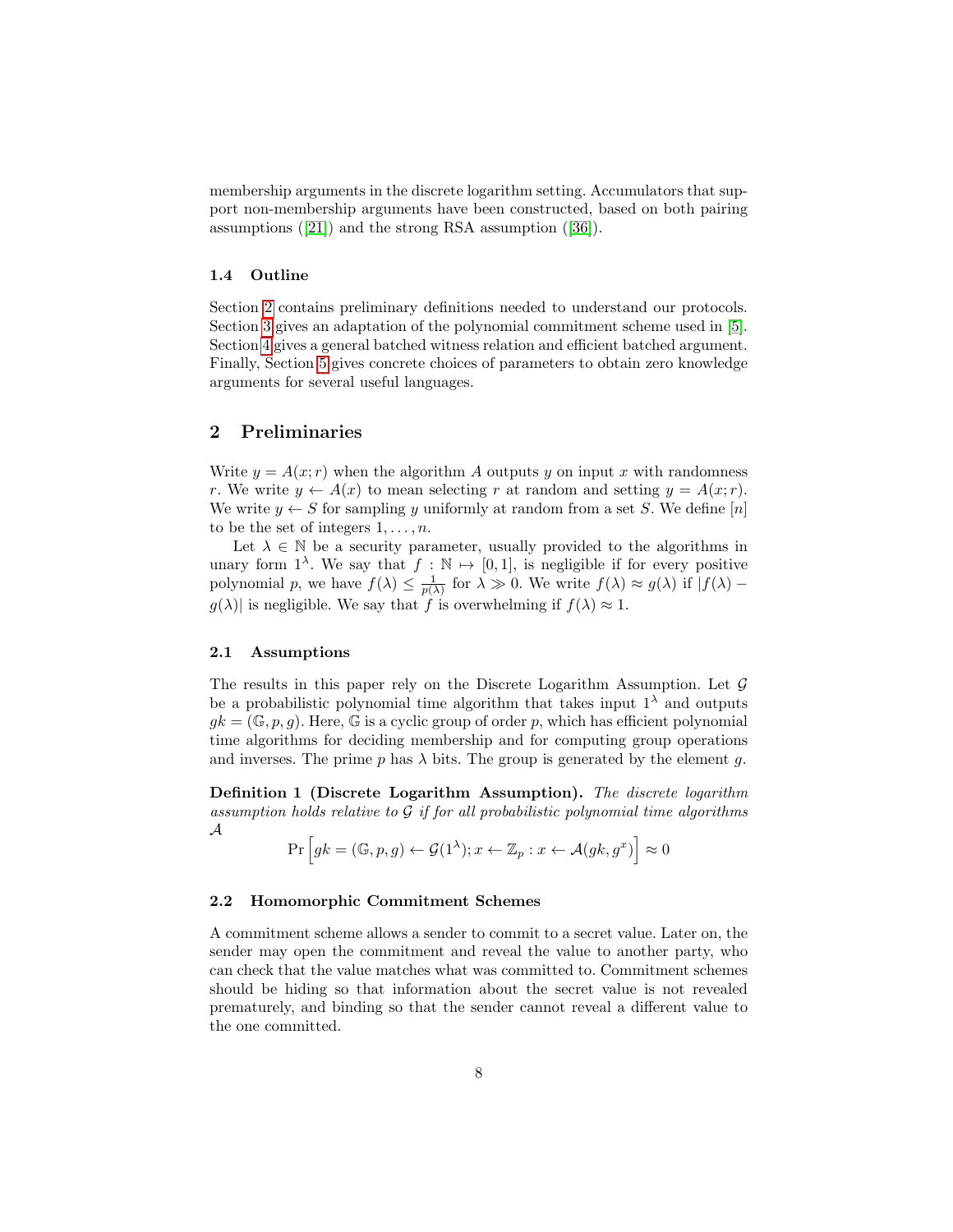A non-interactive commitment scheme consists of two probabilistic polynomial time algorithms (Gen, Com). The first algorithm creates a commitment key  $ck \leftarrow \text{Gen}(1^{\lambda})$ . The key specifies a message space  $\mathcal{M}_{ck}$ , a commitment space  $\mathcal{C}_{ck}$  and a randomiser space  $\mathcal{R}_{ck}$ . The sender commits to  $m \in \mathcal{M}_{ck}$  by selecting  $r \leftarrow \mathcal{R}_{ck}$  and computing the commitment  $c = \text{Com}_{ck}(m; r) \in \mathcal{C}_{ck}$ .

Definition 2 (Hiding). A commitment scheme (Gen, Com) is (computationally) hiding if for all probabilistic polynomial time stateful algorithms A

$$
\Pr\left[ck \leftarrow \text{Gen}(1^{\lambda}); (m_0, m_1) \leftarrow \mathcal{A}(ck); b \leftarrow \{0, 1\}; c \leftarrow \text{Com}_{ck}(m_b) : \mathcal{A}(c) = b\right] \approx \frac{1}{2}
$$

If we have equality above then we say that the commitment scheme is perfectly hiding.

Definition 3 (Binding). A commitment scheme is (computationally) binding if for all probabilistic polynomial time adversaries A

$$
\Pr\left[\begin{array}{c} ck \leftarrow \text{Gen}(1^{\lambda}); (m_0, r_1, m_1, r_1) \leftarrow \mathcal{A}(ck): \\ m_0 \neq m_1 \wedge \text{Com}_{ck}(m_0; r_0) = \text{Com}_{ck}(m_1; r_1) \end{array}\right] \approx 0
$$

If we have equality above then we say that the commitment scheme is perfectly binding.

Suppose further that  $(\mathcal{M}_{ck}, +), (\mathcal{R}_{ck}, +)$  and  $(\mathcal{C}_{ck}, \cdot)$  are groups.

Definition 4 (Homomorphic Commitment Scheme). We call the commitment scheme homomorphic if for all  $\lambda \in \mathbb{N}$  and for all  $ck \leftarrow \text{Gen}(1^{\lambda})$  the commitment function Com :  $\mathcal{M}_{ck} \times \mathcal{R}_{ck} \to \mathcal{C}_{ck}$  is a group-homomorphism, i.e., for all  $m, m' \in \mathcal{M}_{ck}$  and all  $r, r' \in \mathcal{R}_{ck}$ 

$$
Com_{ck}(m + m'; r + r') = Com_{ck}(m; r) \cdot Com_{ck}(m'; r')
$$

Pedersen commitments. Our zero-knowledge arguments can be instantiated with any homomorphic, perfectly hiding and computationally binding commitment scheme. For concreteness, we will focus on the Pedersen commitment scheme [\[42\]](#page-27-14) to multiple values. The generator outputs a description of a group of prime order p and a set of random group elements  $ck = (p, \mathbb{G}, g_1, \ldots, g_n, h)$ . The message space is  $\mathbb{Z}_p^n$ , the randomness space is  $\mathbb{Z}_p$  and the commitment space is G. To commit to a vector  $\mathbf{m} = (m_1, \ldots, m_n)$  pick  $r \leftarrow \mathbb{Z}_p$  and return the commitment  $c = \text{Com}_{ck}(m; r) = h^r \prod_{i=1}^n g_i^{m_i}$ . The Pedersen commitment scheme is homomorphic, perfectly hiding and computationally binding under the discrete logarithm assumption.

Throughout the paper, we make use of commitments for vectors of different sizes. We can use the same commitment key for this and just append the vectors with enough zeros to get length  $n$ .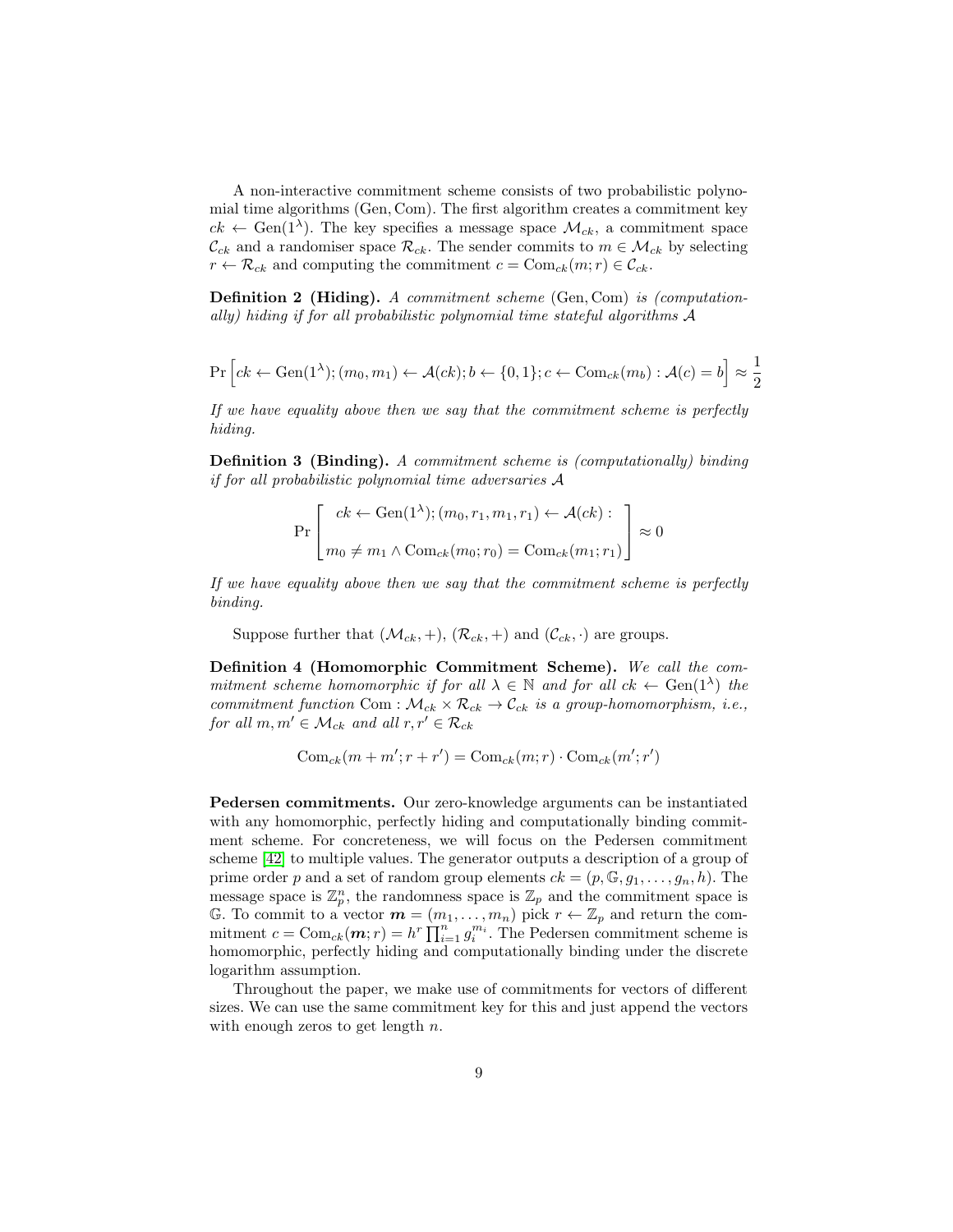#### 2.3 Σ-Protocols

A Σ-protocol is a 3-move public-coin interactive protocol that enables a prover to convince a verifier that a particular statement is true. First, the prover sends an initial message to the verifier. The verifier sends back a randomly selected challenge. The prover responds to the challenge. Finally, the verifier decides whether or not to accept the proof based on the conversation.

We assume a probabilistic polynomial time algorithm  $G$  that generates a common reference string crs known to all parties. In this paper crs consists of the key for a homomorphic commitment scheme. For Pedersen commitments, this is just a list of random group elements.

Let R be a polynomial-time decidable relation. We call  $w$  a witness for statement u if  $(crs, u, w) \in R$ . A  $\Sigma$ -protocol for R is a collection of stateful probabilistic polynomial time algorithms  $(G, \mathcal{P}, \mathcal{V})$ . The algorithm G provides a common reference string (which in our paper will be a commitment key as described above). Algorithms  $\mathcal{P}, \mathcal{V}$  function as shown in Figure [2.](#page-9-0) The challenge space X is implicitly given by the common reference string. Intuitively,  $\mathcal V$  outputs 1 if accepting the proof and 0 if rejecting.



<span id="page-9-0"></span>Fig. 2. A General  $\Sigma$ -Protocol

Algorithms  $(\mathcal{G}, \mathcal{P}, \mathcal{V})$  are a *Σ*-protocol if they satisfy completeness, special soundness, and special honest verifier zero-knowledge:

**Definition 5 (Perfect Completeness).**  $(\mathcal{G}, \mathcal{P}, \mathcal{V})$  is perfectly complete if for all probabilistic polynomial time algorithms A, we have

$$
\Pr\left[\begin{matrix}crs \leftarrow \mathcal{G}(1^{\lambda}); (u, w) \leftarrow \mathcal{A}(crs); a \leftarrow \mathcal{P}(crs, u, w); x \leftarrow \mathcal{X}; z \leftarrow \mathcal{P}(x): \\\text{(crs, u, w) \notin R \text{ or } \mathcal{V}(crs, u, a, x, z) = 1\end{matrix}\right] = 1\right]
$$

**Definition 6** (*n*-Special Soundness).  $(\mathcal{G}, \mathcal{P}, \mathcal{V})$  is *n*-special sound if there exists a probabilistic polynomial time algorithm  $\chi$  that uses n accepting transcripts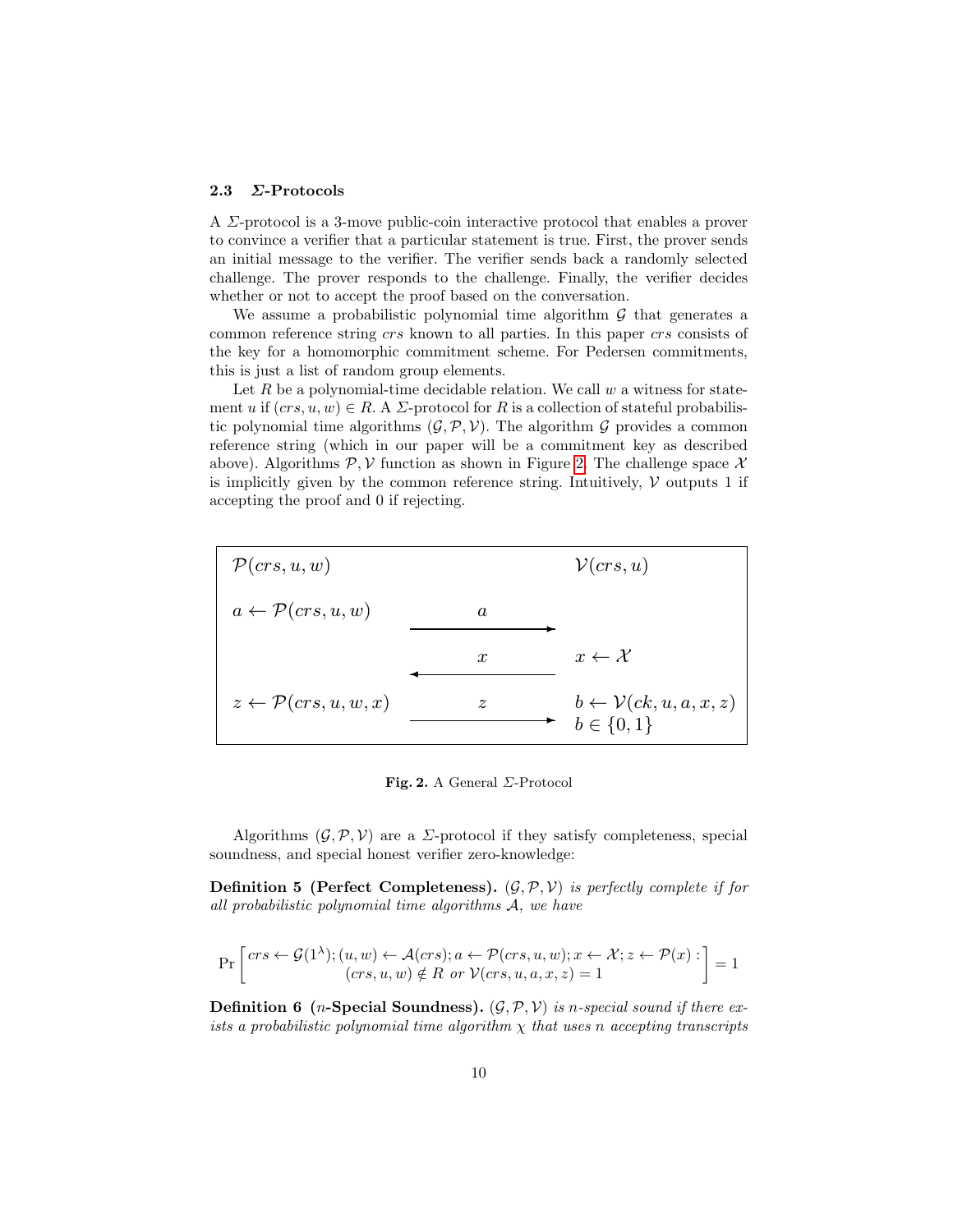with the same initial message a and distinct challenges to compute the witness. For all probabilistic polynomial time algorithms A

$$
\Pr\left[\begin{array}{c} crs \leftarrow \mathcal{G}(1^{\lambda}); (u, a, x_1, z_1, \dots, x_n, z_n) \leftarrow \mathcal{A}(crs); \\ w \leftarrow \chi(u, a, x_1, z_1, \dots, x_n, z_n): \\ (crs, u, w) \in R \text{ or } \exists i \in [n] \text{ such that } \mathcal{V}(crs, u, a, x_i, z_i) \neq 1 \end{array}\right] \approx 1,
$$

where the adversary outputs distinct  $x_1, \ldots, x_n$ .

If the above holds with equality, then we say that  $(\mathcal{G}, \mathcal{P}, \mathcal{V})$  has perfect nspecial soundness.

Definition 7 (Special Honest Verifier Zero Knowledge (SHVZK)). We say that  $(G, \mathcal{P}, \mathcal{V})$  has SHVZK if there exists a probabilistic polynomial time simulator  $S$  such that for all interactive probabilistic polynomial time algorithms A

$$
\Pr\left[ crs \leftarrow \mathcal{G}(1^{\lambda}); (u, w, x) \leftarrow \mathcal{A}(crs); a \leftarrow \mathcal{P}(crs, u, w); z \leftarrow \mathcal{P}(x): \mathcal{A}(crs, a, z) = 1\right] \approx \Pr\left[ crs \leftarrow \mathcal{G}(1^{\lambda}); (u, w, x) \leftarrow \mathcal{A}(crs); (a, z) \leftarrow \mathcal{S}(crs, u, x): \mathcal{A}(crs, a, z) = 1\right]
$$

If the above holds with equality, then we say that  $(\mathcal{G}, \mathcal{P}, \mathcal{V})$  has perfect SHVZK.

Full zero-knowledge. In real life applications special honest verifier zeroknowledge may not suffice since a malicious verifier may give non-random challenges. However, it is easy to convert an SHVZK argument into a full zeroknowledge argument secure against arbitrary verifiers in the common reference string model using standard techniques. The conversion can be very efficient and only costs a small additive overhead. Details of conversion methods can be found in [\[27,](#page-26-13)[24,](#page-26-18)[20\]](#page-26-19).

#### 2.4 Relations

In this section, we describe the relations for our zero-knowledge proofs. The prover's witness is a secret vector  $\boldsymbol{a}$  satisfying some conditions, and an opening to a commitment  $C$  which is computed from  $a$ .

This type of relation could be modelled using a relation with a polynomial  $\bm{P}$ to impose conditions on  $a$ , and another polynomial  $Q$  to compute the opening to  $C$ . The value  $r$  is the randomness used to make the commitment.

$$
\mathbf{P}(\mathbf{a}) = \mathbf{0}, \quad C = \text{Com}(\mathbf{Q}(\mathbf{a}); r)
$$

For example,  $\mathbf{a} = (a_0, a_1, a_2)$  could be a secret vector of bits, imposed by  $\mathbf{P}(\mathbf{a}) =$  $a \circ (1 - a)$ , and  $Q(a) = a_0 + 2a_1 + 4a_2$  could compute the integer represented by the bits.

We also incorporate a public vector  $\boldsymbol{b}$ , which can be seen as a 'tweak' and allows modification of the statement. For example, setting  $Q(a, b) = a \cdot b$ , we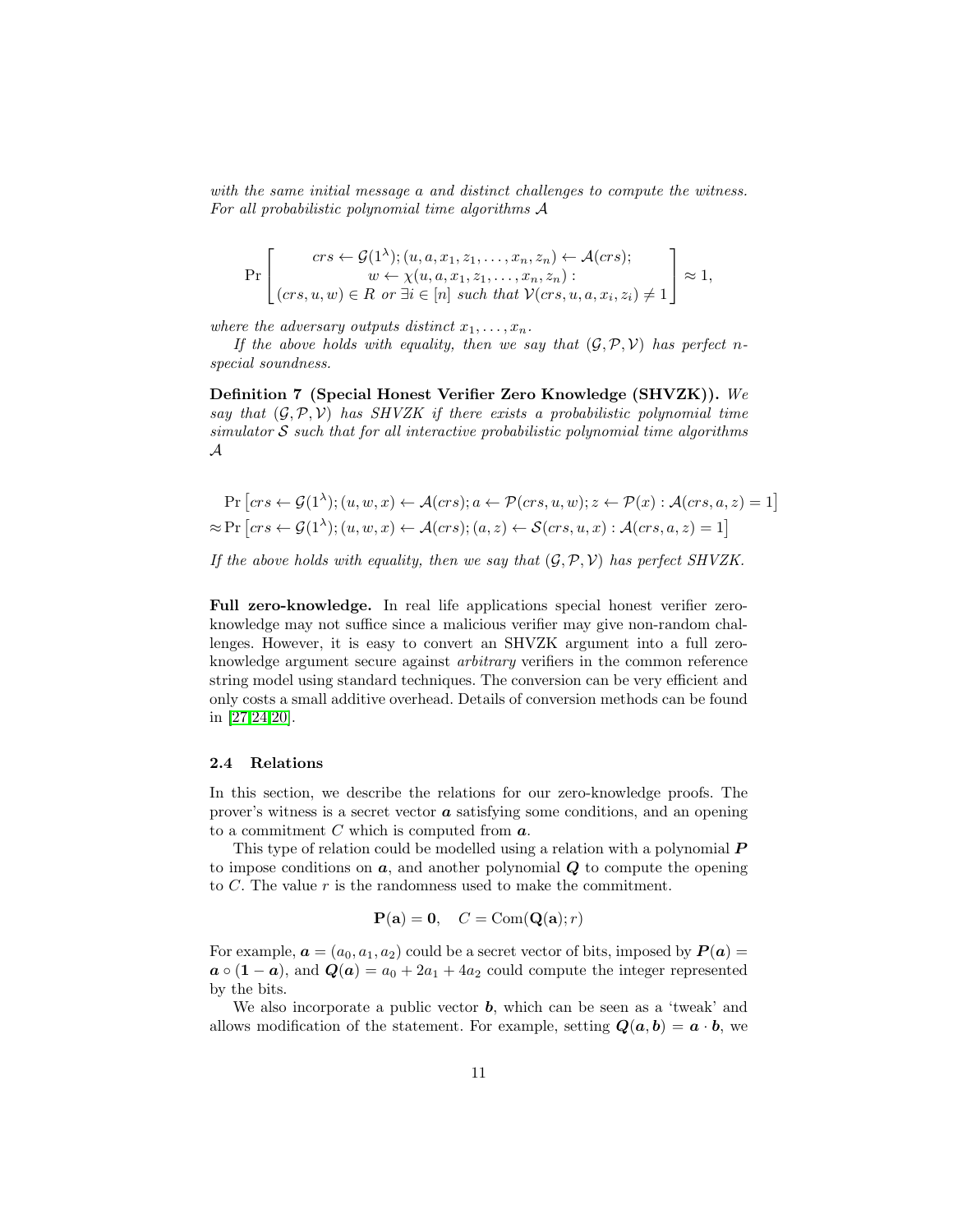can recover the range proof above by using  $\mathbf{b} = (1, 2, 4)$ . We can also get relations about other knapsacks by using a different value of b.

More formally, let  $P(a, b), Q(a, b)$  be length  $\ell_P, \ell_Q$  vectors of polynomials of degrees  $d_P, d_Q$  respectively. Let C be a commitment. Let  $\mathbf{b} \in \mathbb{Z}_p^{\ell_b}$  be a public vector of field elements. The prover gives a zero-knowledge argument of knowledge of  $\mathbf{a} \in \mathbb{Z}_p^{\ell_a}$  and  $r \in \mathbb{Z}_p$  such that

$$
\mathbf{P}(\mathbf{a}, \mathbf{b}) = \mathbf{0}, \quad C = \text{Com}(\mathbf{Q}(\mathbf{a}, \mathbf{b}); r)
$$

We give more general batched proofs which can handle  $t$  instances at once. Let  $C_1, \ldots, C_m$  be commitments. Let  $t = mn$ . Let  $\mathbf{b}_{1,1}, \ldots, \mathbf{b}_{m,n} \in \mathbb{Z}_p^{\ell_b}$  be public vectors of field elements. The  $\mathbf{b}_{i,j}$  values allow a single instance to capture some variation in the statement. The batched argument is an argument of knowledge of values  $\{\mathbf{a}_{i,j}\}_{i,j=1}^{m,n}$  and  $\{r_i\}_{i=1}^m$ , such that  $\mathbf{P}(\mathbf{a}_{i,j}, \mathbf{b}_{i,j}) = \mathbf{0}$  for  $i \in [m], j \in [n]$ , and the prover knows commitment openings

$$
C_1 = \text{Com}(\mathbf{Q}(\mathbf{a}_{1,1}, \mathbf{b}_{1,1}), \quad \mathbf{Q}(\mathbf{a}_{1,2}, \mathbf{b}_{1,2}), \quad \dots, \mathbf{Q}(\mathbf{a}_{1,n}, \mathbf{b}_{1,n}); \quad r_1)
$$
  
\n
$$
C_2 = \text{Com}(\mathbf{Q}(\mathbf{a}_{2,1}, \mathbf{b}_{2,1}), \quad \mathbf{Q}(\mathbf{a}_{2,2}, \mathbf{b}_{2,2}), \quad \dots, \mathbf{Q}(\mathbf{a}_{2,n}, \mathbf{b}_{2,n}); \quad r_2)
$$
  
\n
$$
\vdots
$$
  
\n
$$
C_m = \text{Com}(\mathbf{Q}(\mathbf{a}_{m,1}, \mathbf{b}_{m,1}), \mathbf{Q}(\mathbf{a}_{m,2}, \mathbf{b}_{m,2}), \dots, \mathbf{Q}(\mathbf{a}_{m,n}, \mathbf{b}_{m,n}); r_m)
$$

When  $m = n = 1$ , we have  $t = 1$  and recover the relation for a zero-knowledge argument of knowledge for a single instance.

The idea is that Q allows the prover to prove things about parts of the witness that were included as commitments in the statement for the zero-knowledge proof. Then  $P$  deals with parts of the witness that were not included as commitments in the statement. Therefore, by choosing  $P$  and  $Q$  appropriately, we can easily deal with applications where the evaluation of a polynomial is known, and applications where it is in committed form.

We can easily generalise to the case where multiple polynomials  $Q_1(a, b), \ldots, Q_k(a, b)$ are given in separate commitments.

## 2.5 Lagrange Polynomials

Let  $z_1, \ldots, z_m$  be distinct points in some field. The Lagrange polynomials  $l_1(X), \ldots, l_m(X)$ are the unique polynomials of degree  $m-1$  such that  $l_i(z_j) = \delta_{i,j}$ , where  $\delta_{i,j}$  is the Kronecker-delta. In cryptography, Lagrange polynomials have been used for secret-sharing [\[45\]](#page-27-15).

For  $j \in [m], l_i(X)$  can be computed as

$$
\ell_j(X) := \prod_{\substack{0 \le m \le k \\ m \ne j}} \frac{X - z_m}{z_j - z_m} = \frac{(X - z_0)}{(z_j - z_0)} \cdots \frac{(X - z_{j-1})}{(z_j - z_{j-1})} \frac{(X - z_{j+1})}{(z_j - z_{j+1})} \cdots \frac{(X - z_k)}{(z_j - z_k)}
$$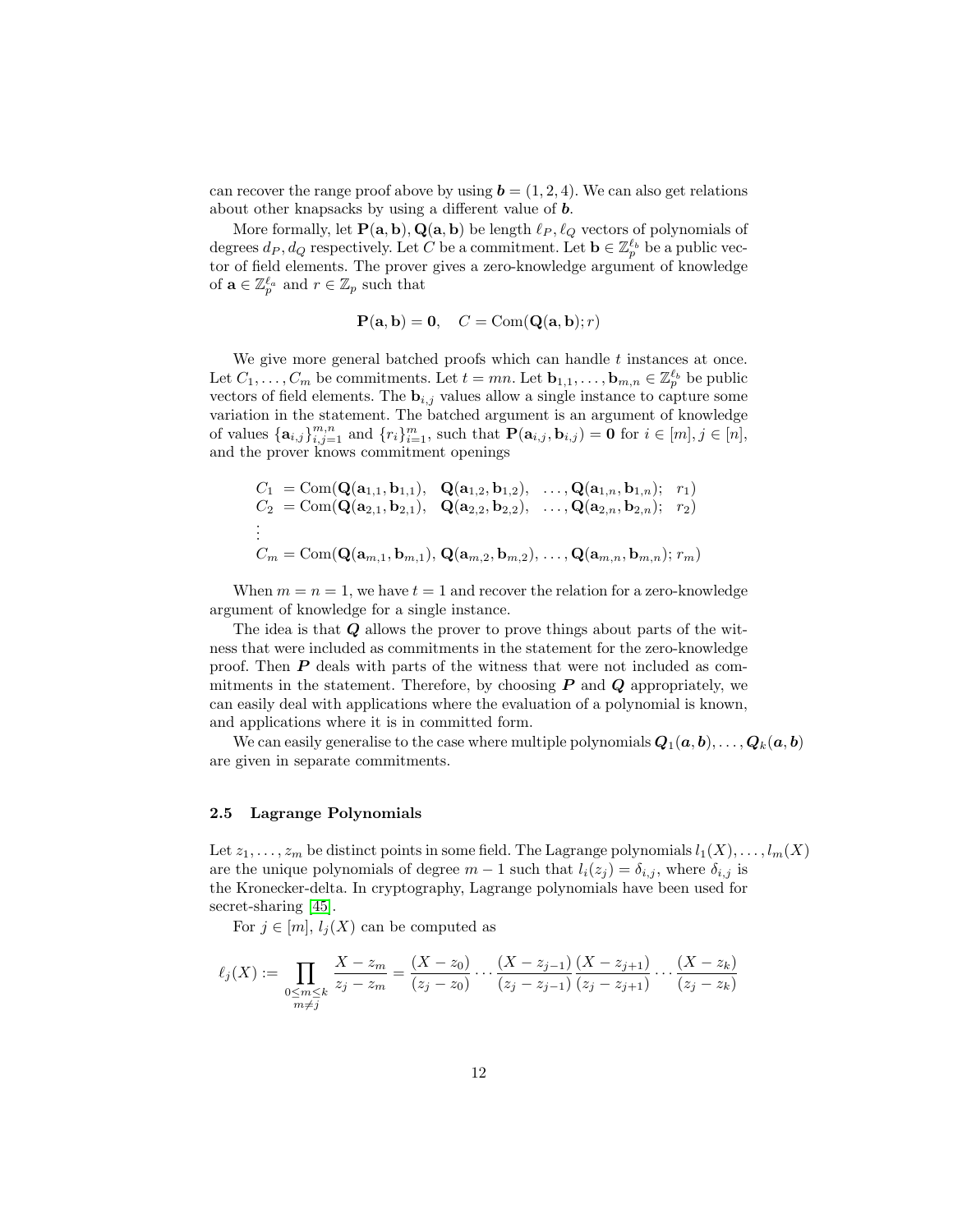# <span id="page-12-0"></span>3 Polynomial commitment schemes

We present a protocol which allows a prover to commit to a polynomial in the discrete-logarithm setting, using a homomorphic commitment scheme. The prover may then later reveal to the verifier an evaluation of the polynomial in a specific point  $x$  chosen by the verifier and prove the evaluation is correct. Bootle et al. [\[7\]](#page-25-0) dealt with a similar problem for Laurent polynomials with constant term zero, whose coefficients were single field elements. We use the same techniques and generalise to the case of vector coefficients. We treat only positive powers and ignore the condition on the constant term since this suffices for our needs. However, the case of Laurent polynomials is straightforward and similar to [\[7\]](#page-25-0).

## 3.1 Definition

A polynomial commitment scheme (Gen,PolyCommit,PolyEval,PolyVerify) enables a prover to commit to a secret vector of polynomials  $\mathbf{h}(X) \in \mathbb{Z}_p^l[X]$  of some known degree N. Later on the prover may choose to evaluate the committed polynomial in a point  $x \in \mathbb{Z}_p$  and send an opening to the verifier.

- $Gen(1^{\lambda}) \rightarrow ck$ : Gen is a probabilistic polynomial time algorithm that returns a commitment key ck. The commitment key specifies among other things a prime p of size  $|p| = \lambda$ .
- $PolyCommit(ck, h(X)) \rightarrow (msg_1, st): PolyCommit is a probabilistic polynomial$ time algorithm that given a commitment key  $ck$  and a vector of degree  $N$ polynomials returns a commitment message  $\text{msg}_1$  and a state st.
- $PolyEval(st, x) \rightarrow msg_2$ : PolyEval is a deterministic polynomial time algorithm that given a state and a point  $x \in \mathbb{Z}_p$  returns an evaluation message msg<sub>2</sub>.
- PolyVerify $(ck, msg_1, msg_2, x) \rightarrow \bar{h}$ : PolyVerify is a deterministic polynomial time algorithm that given a commitment key, a commitment message, an evaluation message and a point  $x \in \mathbb{Z}_p$  returns  $\perp$  if it rejects the input, or a purported evaluation of the committed vector of polynomials in x.

A polynomial commitment scheme should be complete,  $(m + 1)$ -special sound and special honest verifier zero-knowledge as defined below.

The definition of completeness simply guarantees that if PolyCommit and PolyVerify are carried out honestly, then PolyVerify will return the correct polynomial evaluation  $h(x)$ .

#### Definition 8 (Perfect Completeness).

(Gen,PolyCommit,PolyEval,PolyVerify) has perfect completeness if for all  $\lambda \in \mathbb{N}$ , for all  $ck \leftarrow \text{Gen}(1^{\lambda})$ , and all  $\mathbf{h}(X) \in \mathbb{Z}_p^l[X]$  of degree N, and all  $x \in \mathbb{Z}_p$ 

$$
\Pr\left[\begin{matrix}(\mathsf{msg}_1,\mathsf{st}) \leftarrow \mathrm{PolyCommit}(ck,\mathbf{h}(X))\\ \mathsf{msg}_2 \leftarrow \mathrm{PolyEval}(\mathsf{st},x)\\ \bar{\mathbf{h}} \leftarrow \mathrm{PolyVerify}(ck,\mathsf{msg}_1,\mathsf{msg}_2,x)\end{matrix}\right]: \bar{\mathbf{h}} = \mathbf{h}(x)\right] = 1.
$$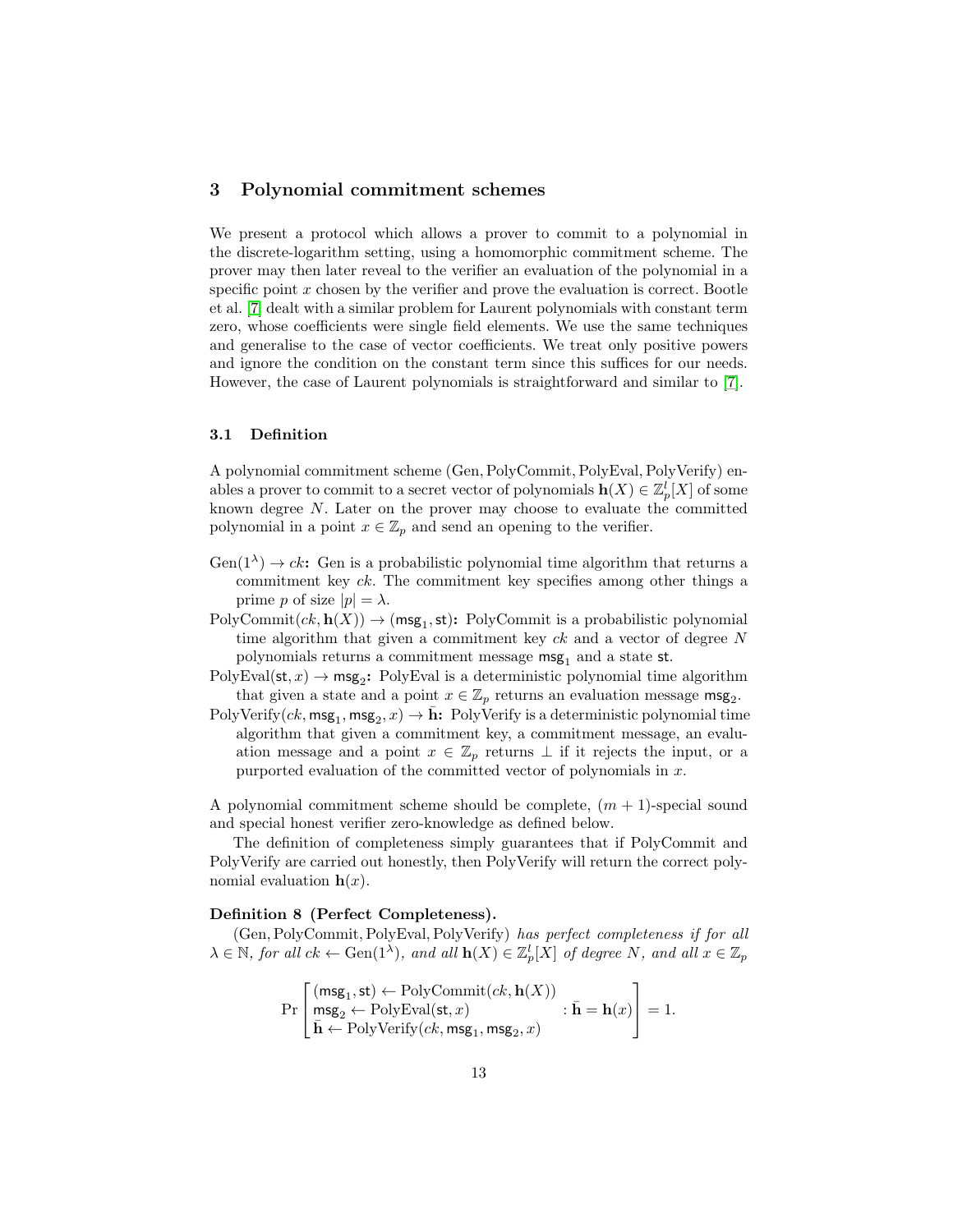The definition of  $(m + 1)$ -Special Soundness guarantees that given  $m + 1$ accepting evaluations for different evaluation points, but from the same polynomial commitment message  $msg_1$ , then it is possible to extract a polynomial  $h(X)$  that is consistent with the evaluations produced. Furthermore, any other accepting evaluations for the same commitment will also be evaluations of  $h(X)$ .

#### Definition 9 (Computational  $(m+1)$ -Special Soundness).

(Gen, PolyCommit, PolyEval, PolyVerify) is  $(m+1)$ -special sound if there exists a probabilistic polynomial time algorithm  $\chi$  that uses  $m + 1$  accepting transcripts with the same commitment message  $\text{msg}_1$  to compute the committed polynomial  $h(X)$ . For all probabilistic polynomial time adversaries A and all  $L \geq m$ 

$$
\Pr\left[\begin{matrix} ck \leftarrow \operatorname{Gen}(1^\lambda)\\ (\mathsf{msg}_1, x^{(0)}, \mathsf{msg}_2^{(0)}, \ldots, x^{(L)}, \mathsf{msg}_2^{(L)}) \leftarrow \mathcal{A}(ck)\\ \mathbf{h}(X) \leftarrow \chi(ck, \mathsf{msg}_1, x^{(0)}, \mathsf{msg}_2^{(0)}, \ldots, x^{(m)}, \mathsf{msg}_2^{(m)}) \end{matrix} \right] \begin{matrix} \text{There is a } \bar{\mathbf{h}}_i = \bot\\ \text{or all } \bar{\mathbf{h}}_i = \mathbf{h}(x^{(i)})\\ \bar{\mathbf{h}}_i \leftarrow \text{PolyVerify}(ck, \mathsf{msg}_1, \mathsf{msg}_2^{(i)}, x^{(i)}) \end{matrix} \right] \approx 1,
$$

where the adversary outputs distinct points  $x^{(0)}, \ldots, x^{(L)} \in \mathbb{Z}_p$  and the extractor returns a degree N vector of polynomials.

Perfect special honest verifier zero-knowledge means that given any evaluation point x and an evaluation  $h(x)$ , it is possible to simulate  $\mathsf{msg}_1, \mathsf{msg}_2$  that are distributed exactly as in a real execution of the protocol, in a way that is consistent with the evaluation  $h(x)$ .

#### Definition 10 (Perfect Special Honest Verifier Zero Knowledge).

(Gen,PolyCommit,PolyEval,PolyVerify) has perfect special honest verifier zero knowledge (SHVZK) if there exists a probabilistic polynomial time simulator S such that for all stateful probabilistic polynomial time adversaries A

$$
\Pr\left[\begin{matrix} ck \leftarrow Gen(1^{\lambda}); (\mathbf{h}(X), x) \leftarrow \mathcal{A}(ck) \\ (\mathsf{msg}_1, \mathsf{st}) \leftarrow \text{PolyCommit}(ck, \mathbf{h}(X)) : \mathcal{A}(\mathsf{msg}_1, \mathsf{msg}_2) = 1 \\ \mathsf{msg}_2 \leftarrow \text{PolyEval}(\mathsf{st}, x) \\ = \Pr\left[\begin{matrix} ck \leftarrow Gen(1^{\lambda}); (\mathbf{h}(X), x) \leftarrow \mathcal{A}(ck) \\ (\mathsf{msg}_1, \mathsf{msg}_2) \leftarrow \mathcal{S}(ck, x, \mathbf{h}(x)) \end{matrix}\right] : \mathcal{A}(\mathsf{msg}_1, \mathsf{msg}_2) = 1\right] \end{matrix}\right]
$$

#### 3.2 Construction

In the following, we will build a polynomial commitment scheme on top of a perfectly-hiding, homomorphic commitment scheme (Gen, Com) to vectors in  $\mathbb{Z}_p^{nl}$ . Let us first give some intuition about how the construction will work.

Let  $\mathbf{h}(X) = \sum_{i=0}^{N} \mathbf{h}_i X^i$  be a polynomial of degree  $N = (n+1)m - 1$  with coefficients that are row-vectors in  $\mathbb{Z}_p^l$ . Define an  $m \times (n+1)l$  matrix

$$
\begin{pmatrix}\n\mathbf{h}_{0,0} & \mathbf{h}_{0,1} & \cdots & \mathbf{h}_{0,n} \\
\mathbf{h}_{1,0} & \mathbf{h}_{1,1} & \cdots & \mathbf{h}_{1,n} \\
\vdots & \vdots & \ddots & \vdots \\
\mathbf{h}_{m-1,0} & \mathbf{h}_{m-1,1} & \cdots & \mathbf{h}_{m-1,n}\n\end{pmatrix} = \begin{pmatrix}\n\mathbf{h}_0 & \mathbf{h}_m & \cdots & \mathbf{h}_{nm} \\
\mathbf{h}_1 & \mathbf{h}_m & \cdots & \mathbf{h}_{nm+1} \\
\vdots & \vdots & \ddots & \vdots \\
\mathbf{h}_{m-1} & \mathbf{h}_{2m-1} & \cdots & \mathbf{h}_N\n\end{pmatrix}
$$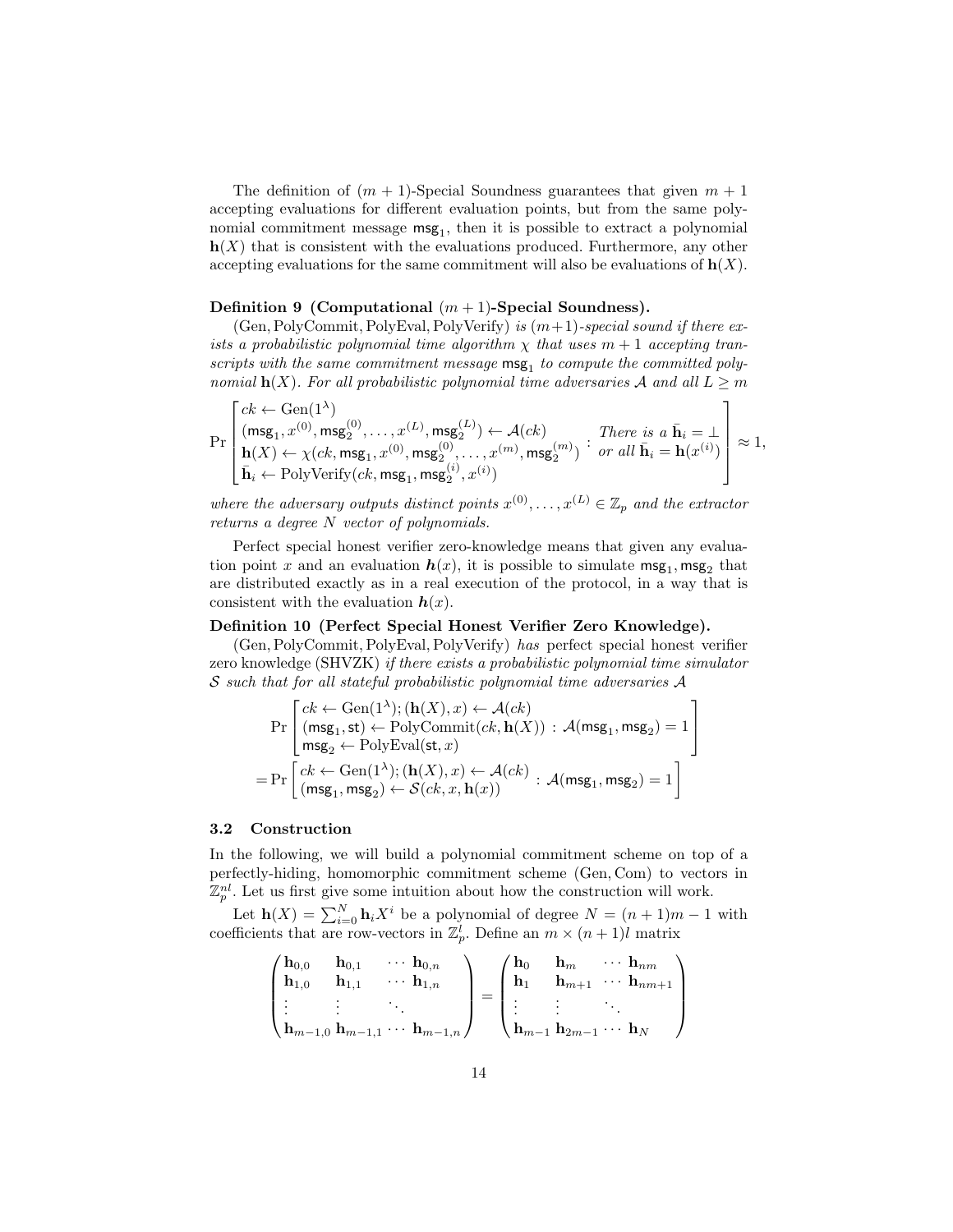With this matrix we have  $\mathbf{h}(X) = \sum_{j=0}^{n} (\sum_{i=0}^{m-1} \mathbf{h}_{i,j} X^{i}) X^{mj}$ . In the polynomial commitment scheme, the prover commits to each row of the matrix with commitments  ${H_i}_{i=0}^{m-1}$ . After receiving a point x from the verifier, the prover computes for each column  $\bar{\mathbf{h}}_j = \sum_{i=0}^m \mathbf{h}_{i,j} x^i$  and sends them to the verifier as part of openings of the commitment  $\prod_{i=0}^{m-1} H_i^{x^i}$ . The verifier can use the homomorphic property of the commitments to check that the  $\bar{\mathbf{h}}_j$  values are correctly formed and compute  $\mathbf{h}(x) = \sum_{j=0}^{n} \bar{\mathbf{h}}_j x^{jm}$ .

While the main idea we have sketched above gives the verifier assurance that the committed polynomial has been correctly evaluated, the prover may not be happy. The problem is that the solution gives away information about the coefficients of  $h(X)$ . We will therefore introduce some random blinding vectors to ensure no information is leaked about the committed coefficients except the evaluation of the polynomial. We will also adjust the protocol to handle an arbitrary polynomial degree  $N = mn + d$  for  $0 \leq d \leq m$  by shifting the first column of the matrix.

We pick random blinders  $\mathbf{b}_1, \ldots, \mathbf{b}_n \leftarrow \mathbb{Z}_p^l$  and define an  $(m+1) \times (n+1)l$ matrix  $\{\mathbf h_{i,j}\}_{i=0,j=0}^{m,n}$  as follows:

$$
\begin{pmatrix}\n\mathbf{h}_0 & \mathbf{b}_1 & \cdots & \mathbf{b}_{n-1} & \mathbf{b}_n \\
\mathbf{h}_1 & \mathbf{h}_{d+1} & \cdots & \mathbf{h}_{(n-2)m+d+1} & \mathbf{h}_{(n-1)m+d+1} \\
& & & \vdots \\
\mathbf{h}_d - \mathbf{b}_1 & \vdots & \ddots & \mathbf{h}_{nm} \\
0 & & & & \mathbf{h}_{nm+1} \\
\vdots & & & \vdots \\
0 & \mathbf{h}_{m+d-1} & \cdots & \mathbf{h}_{(n-2)m+d-1} & \mathbf{h}_{N-1} \\
0 & & & & \mathbf{h}_{m+d} - \mathbf{b}_2 & \cdots & \mathbf{h}_{(n-2)m+d} - \mathbf{b}_n & \mathbf{h}_N\n\end{pmatrix}
$$

We can therefore rewrite the polynomial as

$$
\mathbf{h}(X) = \sum_{i=0}^{m} \mathbf{h}_{i,0} X^{i} + \sum_{j=1}^{n} \left( \sum_{i=0}^{m} \mathbf{h}_{i,j} X^{i} \right) X^{(j-1)m+d}.
$$

In the polynomial commitment scheme, the prover commits to each row of the matrix with commitments  $\{H_i\}_{i=0}^m$ . After receiving a point x from the verifier, the prover computes for each column  $\bar{\mathbf{h}}_j = \sum_{i=0}^m \tilde{\mathbf{h}}_{i,j} x^i$  and sends them to the verifier as part of an opening of the commitment  $\prod_{i=0}^m H_i^{x^i}$ . The verifier can use the opening to check that the  $\bar{\mathbf{h}}_j$  values are correct and compute  $\mathbf{h}(x)$  =  $\bar{\mathbf{h}}_0 + \sum_{j=1}^n \bar{\mathbf{h}}_j x^{(j-1)m+d}$ . We describe the full polynomial commitment scheme below.

Common Input: ck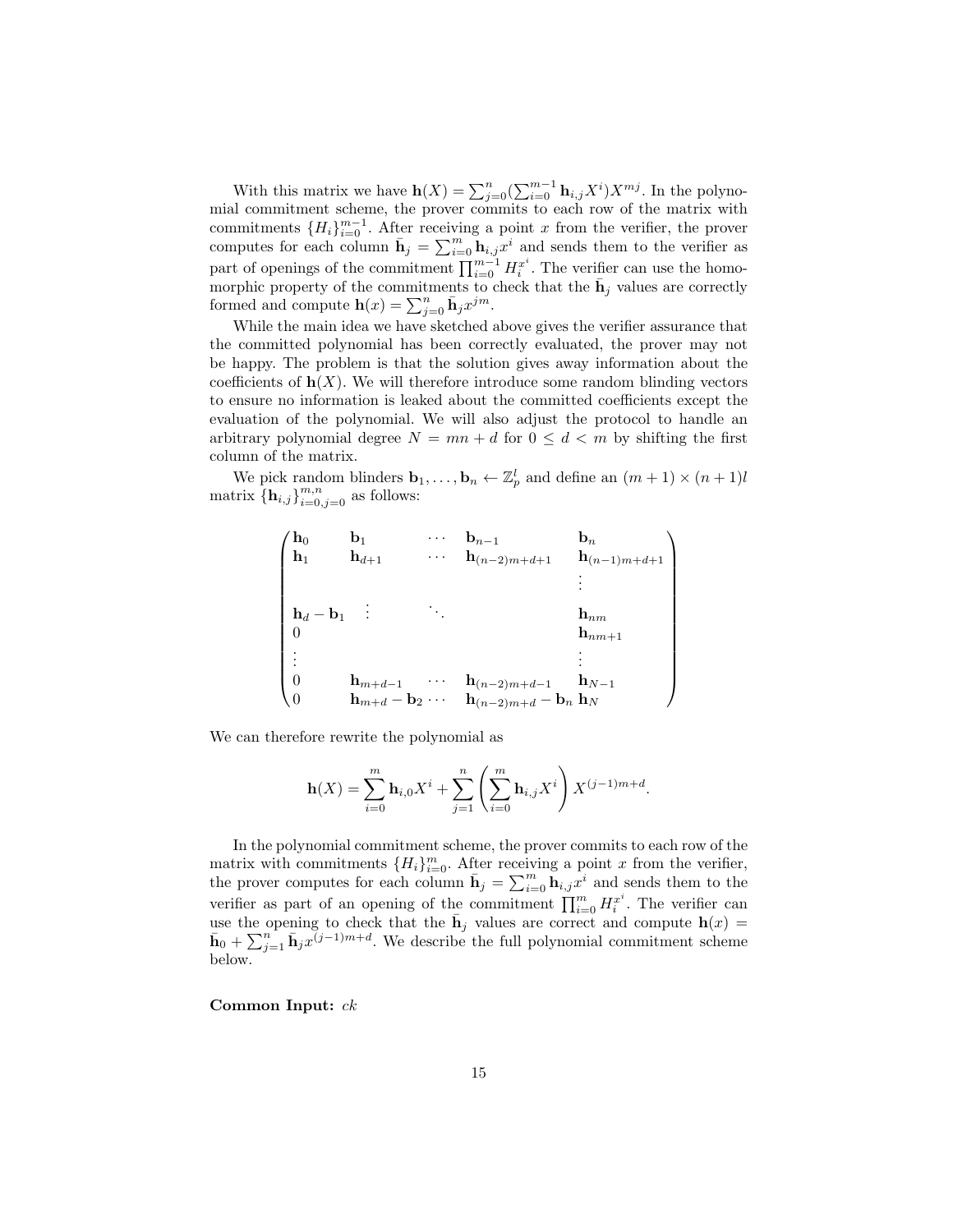$\text{PolyCommit}(ck, \text{h}(X)) \to (\text{msg}_1, \text{st})$ : The prover randomly selects  $\textbf{b}_1, \ldots, \textbf{b}_n \leftarrow$  $\mathbb{Z}_p^l$  and arranges them into a matrix with entries  $\{\mathbf{h}_{i,j}\}_{i=0,j=0}^{m,n}$  as follows:

$$
\begin{pmatrix}\n\mathbf{h}_0 & \mathbf{b}_1 & \cdots & \mathbf{b}_{n-1} & \mathbf{b}_n \\
\mathbf{h}_1 & \mathbf{h}_{d+1} & \cdots & \mathbf{h}_{(n-2)m+d+1} & \mathbf{h}_{(n-1)m+d+1} \\
\vdots & \ddots & \vdots & \vdots \\
\mathbf{h}_d - \mathbf{b}_1 & \vdots & \ddots & \mathbf{b}_n \\
0 & \mathbf{h}_{nm+1} & \vdots & \vdots \\
\vdots & \mathbf{h}_{m+d-1} & \cdots & \mathbf{h}_{(n-2)m+d-1} & \mathbf{h}_{N-1} \\
0 & \mathbf{h}_{m+d} - \mathbf{b}_2 & \cdots & \mathbf{h}_{(n-2)m+d} - \mathbf{b}_n & \mathbf{h}_N\n\end{pmatrix}
$$

For  $0 \leq i \leq m$ , the prover randomly selects  $r_i \leftarrow \mathbb{Z}_p$  and computes a commitment  $H_i$  to the *i*th row of the matrix using randomness  $r_i$ .

$$
\text{msg}_1 = \left(\{H_i\}_{i=0}^m\right), \hspace{2cm} \text{st} = \left(\textbf{h}(X), \{\textbf{b}_j\}_{j=1}^n, \{r_i\}_{i=0}^m\right)
$$

The prover sends  $\mathsf{msg}_1$  to the verifier.

 $\text{PolyEval}(\text{st}, x) \colon \to (\text{msg}_2) \colon \text{For } 0 \leq j \leq n, \text{ the prover computes }$ 

$$
\bar{\mathbf{h}}_j = \sum_{i=0}^m \mathbf{h}_{i,j} x^{i+1}.
$$

The prover also computes  $\bar{r} = \sum_{i=0}^{m} r_i x^i$ . Set  $\text{msg}_2 = (\{\bar{\mathbf{h}}_j\}_{j=0}^n, \bar{r})$ . The prover sends  $\mathsf{msg}_2$  to the verifier.

 ${\bf PolyVerify}(ck,\textsf{msg}_1,\textsf{msg}_2,x)\colon\to(\textsf{cmt})\colon$  The verifier checks whether

$$
\text{com}(\bar{\mathbf{h}}_0,\ldots,\bar{\mathbf{h}}_n;\bar{r})=\prod_{i=0}^m H_i^{x^i}.
$$

Return  $\perp$  if this fails.

After accepting the commitment opening, the verifier returns

$$
\bar{\mathbf{h}} = \sum_{i=0}^{m} \mathbf{h}_{i,0} x^{i} + \sum_{j=1}^{n} \left( \sum_{i=0}^{m} \mathbf{h}_{i,j} x^{i} \right) x^{(j-1)m+d}.
$$

Lemma 1. The polynomial commitment protocol given above has perfect completeness, computational  $(m + 1)$ -special-soundness, and perfect special honest verifier zero-knowledge.

Proof. By inspection, it follows that when the prover is honest, the verifier always recovers  $\bar{\mathbf{h}} = \mathbf{h}(x)$ .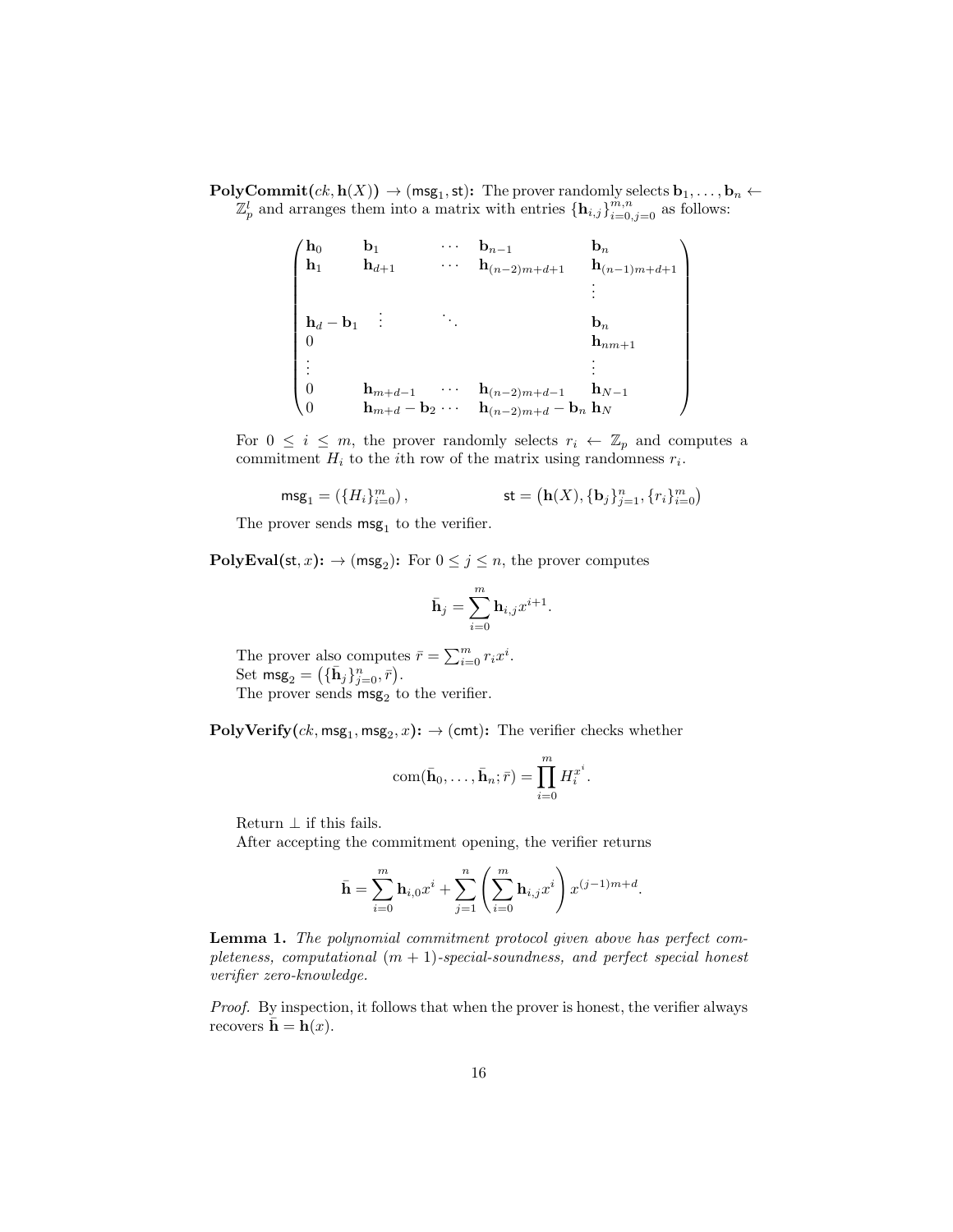Given x and  $h(x)$ , we describe an efficient simulator to prove special honest verifier zero knowledge. The simulator first picks random  $\bar{\mathbf{h}}_1, \ldots, \bar{\mathbf{h}}_n \leftarrow \mathbb{Z}_p^l$  and then computes  $\bar{\mathbf{h}}_0 = \mathbf{h}(x) - \sum_{j=1}^n \bar{\mathbf{h}}_j x^{(j-1)m+d}$ . In other words, the  $h_j$  are chosen uniformly at random, conditional on giving the correct evaluation  $h(x)$ . The simulator also picks at random  $\bar{r} \in \mathbb{Z}_p$  and  $r_1, \ldots, r_m \leftarrow \mathbb{Z}_p$  and sets  $H_i =$ Com<sub>ck</sub>(**0**;  $r_i$ ). Finally, it computes  $H_0 = \text{Com}_{ck}(\bar{\mathbf{h}}_0, \ldots, \bar{\mathbf{h}}_n; \bar{r}) \prod_{i=1}^m H_i^{-x^i}$  $\frac{-x}{i}$ .

This is a perfect SHVZK simulation. First, because the commitment scheme is perfectly hiding, the commitments  $H_1, \ldots, H_m$  are identically distributed in real proofs and simulated proofs. The values  $\bar{\mathbf{h}}_1, \ldots, \bar{\mathbf{h}}_n$  and  $\bar{r}$  are also independently and uniformly at random in real proofs due to the choices of  $\mathbf{b}_1, \ldots, \mathbf{b}_n$  and  $r_0$ , just as in the simulated proofs. Finally, given these random values both real and simulated proofs, the matching  $H_0$  and  $\bar{h}_0$  are uniquely determined. This means we have identical distributions of real and simulated proofs which are consistent with the evaluation  $h(x)$ .

Finally, we prove  $(m + 1)$ -special soundness. Suppose that we are given  $\text{msg}_1$ and  $x^{(0)}, \ldots, x^{(m)}$ ,  $\mathsf{msg}_2^{(0)}, \ldots, \mathsf{msg}_2^{(m)}$  which are all accepting, and where the  $x^{(i)}$ are distinct. Consider the Vandermonde matrix:

$$
\begin{pmatrix} 1 & 1 & \cdots & 1 \\ x^{(0)} & x^{(1)} & \cdots & x^{(m)} \\ \vdots & \vdots & \ddots & \vdots \\ (x^{(0)})^m & (x^{(1)})^m & \cdots & (x^{(m)})^m \end{pmatrix}
$$

This matrix is invertible, meaning that for any  $0 \leq k \leq m$ , we can take linear combinations of the columns to obtain  $(0,\ldots,0,1,0,\ldots,0)^T$ , where the kth entry is 1. We may take the same linear combinations of the verification equation  $com(\bar{\mathbf{h}}_0,\ldots,\bar{\mathbf{h}}_n;\bar{r}) = \prod_{i=0}^m H_i^{x^i}$  in order to find openings to each  $H_k$ . We now have that  $H_0, \ldots, H_m$  are commitments to known row vectors  $(\mathbf{h}_{i,0}, \ldots, \mathbf{h}_{i,n})$ with known randomness  $r_i$ . We define the extracted vector of polynomials to be  $h(X) = \sum_{i=0}^{m} h_{i,0} X^{i} + \sum_{j=1}^{n} (\sum_{i=0}^{m} h_{i,j} X^{i}) X^{(j-1)m+d}$ , which is a vector of degree N polynomials.

By the binding property of the commitment scheme, for each accepting transcript, we have

$$
\bar{\mathbf{h}}_k = \sum_{i=0}^m \mathbf{h}_{i,0}(x^{(k)})^i + \sum_{j=1}^n \left( \sum_{i=0}^m \mathbf{h}_{i,j}(x^{(k)})^i \right) (x^{(k)})^{(j-1)m+d}.
$$

Therefore, all openings are consistent with the extracted polynomial  $h(X)$ .  $\Box$ 

**Communication.** The prover must send  $m+1$  group elements and  $l(n+1)+1$ field elements to the verifier.

**Computation.** Prover computation is dominated by  $m+1$  multi-exponentiations of width  $l(n+1)+1$  costing approximately  $\frac{lmn}{\log ln} + \frac{l}{\log l}$  exponentiations. Verifier computation is dominated by a multi-exponentiation of width  $l(n + 1) + m + 1$ costing approximately  $\frac{ln+m}{log(ln+m)}$  exponentiations.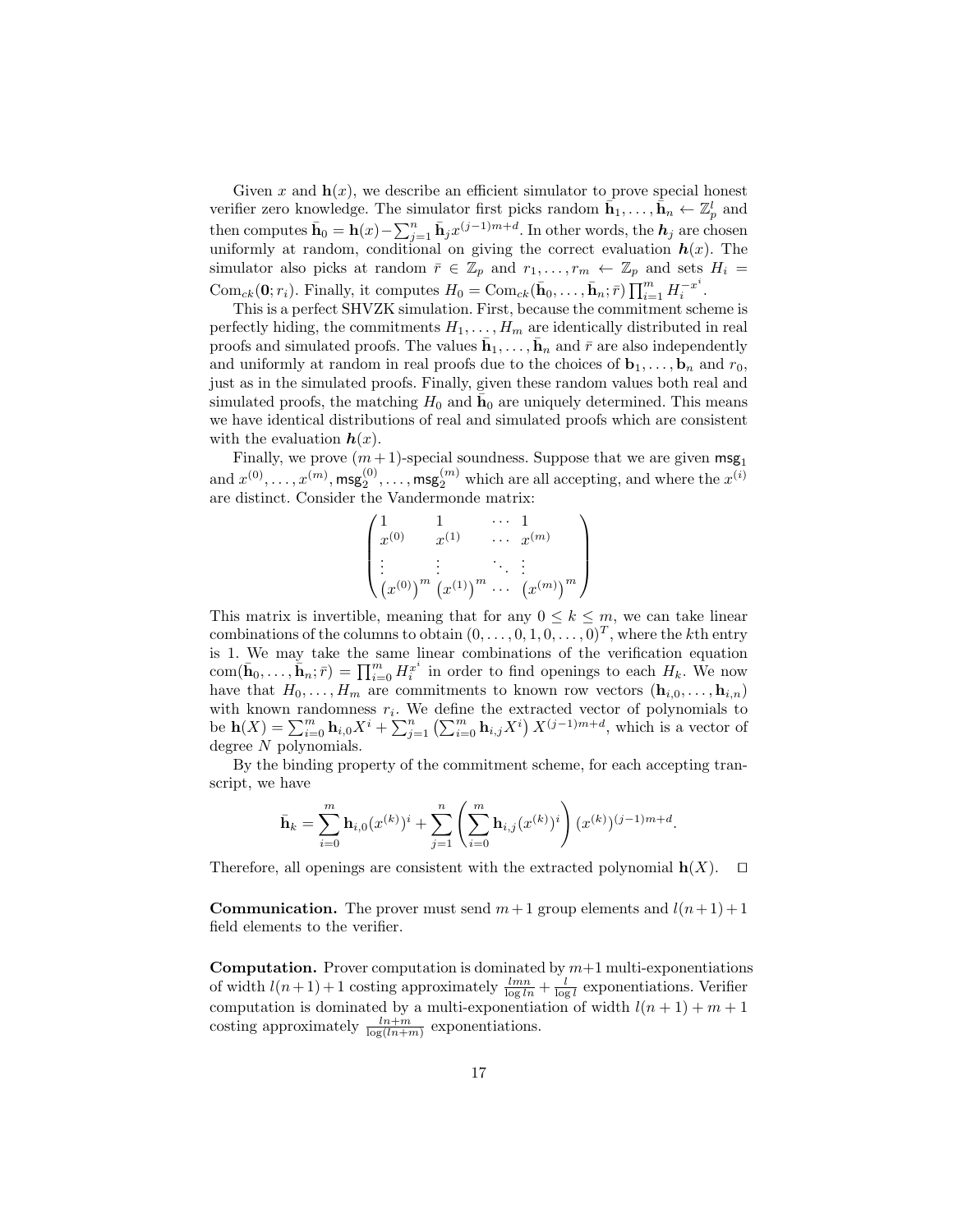## <span id="page-17-0"></span>4 Batch Protocol for Low Degree Relations

We give an argument of knowledge of values  $\{a_{i,j}\}_{i\in[m],j\in[n]}$  and  $\{r_i\}_{i\in[m]}$ , such that  $P(\mathbf{a}_{i,j}, \mathbf{b}_{i,j}) = \mathbf{0}$  for  $i \in [m], j \in [n]$ , and the prover knows commitment openings

$$
C_1 = \text{com}(\mathbf{Q}(\mathbf{a}_{1,1}, \mathbf{b}_{1,1}), \quad \mathbf{Q}(\mathbf{a}_{1,2}, \mathbf{b}_{1,2}), \quad \dots, \mathbf{Q}(\mathbf{a}_{1,n}, \mathbf{b}_{1,n}); \quad r_1) C_2 = \text{com}(\mathbf{Q}(\mathbf{a}_{2,1}, \mathbf{b}_{2,1}), \quad \mathbf{Q}(\mathbf{a}_{2,2}, \mathbf{b}_{2,2}), \quad \dots, \mathbf{Q}(\mathbf{a}_{2,n}, \mathbf{b}_{2,n}); \quad r_2) \n\vdots C_m = \text{com}(\mathbf{Q}(\mathbf{a}_{m,1}, \mathbf{b}_{m,1}), \mathbf{Q}(\mathbf{a}_{m,2}, \mathbf{b}_{m,2}), \dots, \mathbf{Q}(\mathbf{a}_{m,n}, \mathbf{b}_{m,n}); \quad r_m)
$$

The protocol we design will be more efficient than repeating  $t = mn$  instances of The protocol we design will be more emicient than repeating  $t = mn$  instances on the basic protocol in parallel, as the communication depends on  $\sqrt{t}$  rather than t.

In the following we will refer to the parameters  $\ell_a, \ell_b, \ell_P, d_P, \ell_Q, d_Q$  such that  $\mathbf{a}_{i,j} \in \mathbb{Z}_p^{\ell_a}$ ,  $\mathbf{b}_{i,j} \in \mathbb{Z}_p^{\ell_b}$ , **P** is a vector of  $\ell_p$  ( $\ell_a + \ell_b$ )-variate polynomials of total degree  $\dot{d}_P$ , and **Q** is a vector of  $\ell_Q$  ( $\ell_a + \ell_b$ )-variate polynomials of total degree  $d_Q$ .

#### 4.1 Intuition behind Protocol

The protocol embeds multiple instances of the same polynomial equality into a single polynomial by using Lagrange interpolation polynomials, inspired by [\[26](#page-26-2)[,1\]](#page-25-3). To recover a single instance, simply evaluate the polynomial in one of the interpolation points.

More concretely, let  $z_1, \ldots, z_m$  be distinct points in  $\mathbb{Z}_p$ , and let  $l_1(X), \ldots, l_m(X)$ be their associated Lagrange polynomials such that  $l_i(z_j) = \delta_{i,j}$ . Let  $l_0(X) =$  $\prod_{i=1}^{m}(X-z_i)$ . The prover produces the following commitments.

$$
A_0 = \text{com}(\mathbf{a}_{0,1}, \ \mathbf{a}_{0,2}, \ \ldots, \mathbf{a}_{0,n} \ ; r_0 )
$$
  
\n
$$
A_1 = \text{com}(\mathbf{a}_{1,1}, \ \mathbf{a}_{1,2}, \ \ldots, \mathbf{a}_{1,n} \ ; r_1 )
$$
  
\n
$$
A_2 = \text{com}(\mathbf{a}_{2,1}, \ \mathbf{a}_{2,2}, \ \ldots, \mathbf{a}_{2,n} \ ; r_2 )
$$
  
\n
$$
\vdots
$$
  
\n
$$
A_m = \text{com}(\mathbf{a}_{m,1}, \mathbf{a}_{m,2}, \ \ldots, \mathbf{a}_{m,n} \ ; r_m )
$$

Here, the values  $\mathbf{a}_{0,1},\ldots,\mathbf{a}_{0,n} \in \mathbb{Z}_p^{l_a}$ , where the value of the first index is 0, are blinding values chosen uniformly at random. These are completely unrelated to the values of the witness, which are  $a_{1,1}, \ldots, a_{m,n}$ , where the first index has a value strictly greater than 0. After receiving a random challenge  $x$  from the verifier, the prover sends  $\bar{\mathbf{a}}_j = \sum_{i=0}^m \mathbf{a}_{i,j} l_i(x)$  to the verifier for each  $j \in [n]$ .

The verifier now checks the received  $\bar{\mathbf{a}}_j$  against the commitments  $A_i$ . This proves knowledge of the  $\boldsymbol{a}$  values. It remains to demonstrate that  $\mathbf{a}_{i,j}$ ,  $\mathbf{b}_{i,j}$  satisfy the polynomial relations in the statement. Let  $\bar{\mathbf{b}}_j = \sum_{i=1}^m \mathbf{b}_{ij} l_i(x)$ . The verifier evaluates **P**, **Q** using  $\bar{a}_j$  and  $\bar{b}_j$  for each j. By definition of  $\bar{a}_j$  and  $\bar{b}_j$ , when evaluating at an interpolation point  $z_i$ , we obtain the single evaluation of the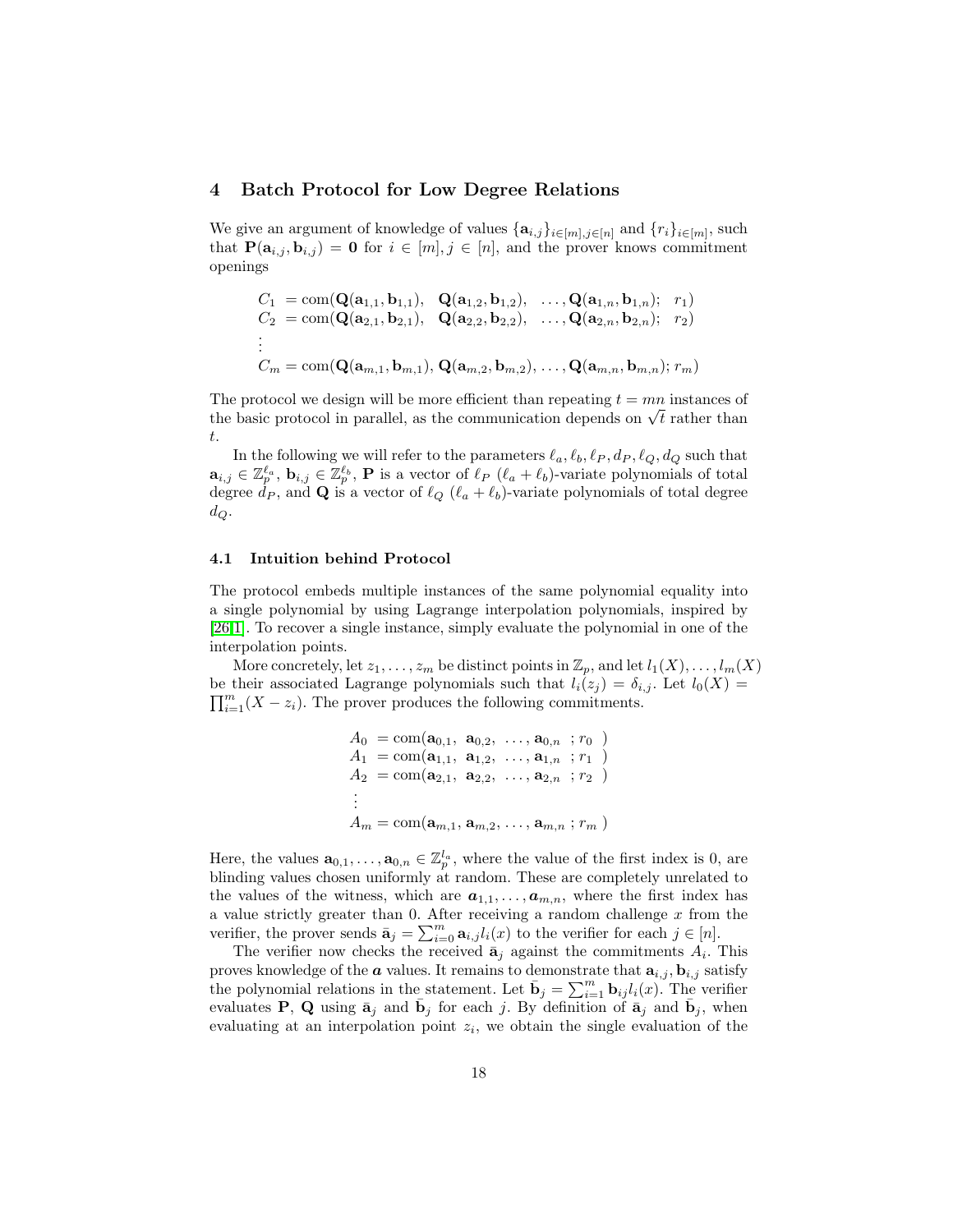original polynomial,  $P(\mathbf{a}_{i,j}, \mathbf{b}_{i,j})$ . This implies, for example, that  $P(\bar{\mathbf{a}}_j, \bar{\mathbf{b}}_j) \equiv \mathbf{0}$ mod  $l_0(x)$ , or in other words, that  $\mathbf{P}(\bar{\mathbf{a}}_j, \bar{\mathbf{b}}_j)$  is a multiple of  $l_0(X)$  for each j. The prover must commit to the coefficients of  $\mathbf{P}(\bar{\mathbf{a}}_j, \bar{\mathbf{b}}_j)/l_0(x)$  in advance (as a polynomial in  $x$ ), and uses the polynomial commitment scheme to achieve this for every  $j$  simultaneously.

Finally, the prover needs to convince the verifier that the commitments  $C_i$ contain commitments to  $\mathbf{Q}(\mathbf{a}_{i,j}, \mathbf{b}_{i,j})$ . This is done in a similar way to the **P** polynomial, except here we build up polynomial equalities over committed values. The full protocol can be found below.

**Common Reference String:**  $crs = (ck, z_1, \ldots, z_m)$  where  $ck \leftarrow \text{Gen}(1^{\lambda})$  and  $z_1, \ldots, z_m$  are distinct points in  $\mathbb{Z}_p$  defining Lagrange polynomials  $l_1(X), \ldots, l_m(X)$ 

such that  $l_i(z_j) = \delta_{i,j}$  and defining  $l_0(X) = \prod_{j=1}^m (X - z_j)$ .

Statement:  ${C_i}_{i \in [m]}, {\mathbf{b}_{i,j}}_{i \in [m], j \in [n]}, P, Q$  polynomials.

**Prover's Witness:**  $\{a_{i,j}\}_{i \in [m], j \in [n]}, \{r_i\}_{i \in [m]}$  such that

 $\mathbf{P}(\mathbf{a}_{i,j}, \mathbf{b}_{i,j}) = \mathbf{0}$  for  $i \in [m], j \in [n]$ 

$$
C_i = \text{com}(\mathbf{Q}(\mathbf{a}_{i,1}, \mathbf{b}_{i,1}), \mathbf{Q}(\mathbf{a}_{i,2}, \mathbf{b}_{i,2}), \dots, \mathbf{Q}(\mathbf{a}_{i,n}, \mathbf{b}_{i,n}); r_i) \text{ for } i \in [m]
$$

 $\mathbf{P} \to \mathbf{V}$ : Pick  $r_0, s_0, \ldots, s_m \leftarrow \mathbb{Z}_p$  and  $\mathbf{a}_{0,1}, \ldots, \mathbf{a}_{0,n} \leftarrow \mathbb{Z}_p^{\ell_a}$  and  $\mathbf{c}_1, \ldots, \mathbf{c}_n \leftarrow$  $\mathbb{Z}_p^{\ell_Q}$ . Compute

$$
C_0 = \text{Com}_{ck}(\mathbf{c}_1, \dots, \mathbf{c}_n; r_0) \text{ and } A_i = \text{Com}_{ck}(\mathbf{a}_{i,1}, \dots, \mathbf{a}_{i,n}; s_i) \text{ for } i \in \{0\} \cup [m].
$$

Define

$$
\bar{\mathbf{a}}_j(X) = \sum_{i=0}^m \mathbf{a}_{i,j} l_i(X) \qquad \bar{\mathbf{b}}_j(X) = \sum_{i=1}^m \mathbf{b}_{i,j} l_i(X)
$$
\n
$$
\mathbf{P}_j^*(X) = \frac{\mathbf{P}(\bar{\mathbf{a}}_j(X), \bar{\mathbf{b}}_j(X))}{l_0(X)} \qquad \mathbf{Q}_j^*(X) = \mathbf{c}_j + \frac{\sum_{i=1}^m \mathbf{Q}(\mathbf{a}_{i,j}, \mathbf{b}_{i,j}) l_i(X) - \mathbf{Q}(\bar{\mathbf{a}}_j(X), \bar{\mathbf{b}}_j(X))}{l_0(X)}
$$

Run PolyCommit $(ck, {\{P_j^*(X)\}}_{j \in [n]}) \to (\mathsf{msg}_{P,1}, \mathsf{st}_P).$ Run PolyCommit $(ck, {\{\mathbf Q}_j^*(X)\}}_{j\in[n]}) \to (\mathsf{msg}_{Q,1},\mathsf{st}_Q).$ 

The prover sends  $\{A_i\}_{i \in [m]}$  and  $\mathsf{msg}_{P,1}$ ,  $\mathsf{msg}_{Q,1}$  to the verifier.  $\mathbf{P} \leftarrow \mathbf{V}$ : Send the challenge  $x \leftarrow \mathbb{Z}_p \setminus \{z_1, \ldots, z_m\}$  to the prover.  $P \rightarrow V:$  Run

$$
\mathrm{PolyEval}(\mathrm{st}_P,x)\to \mathrm{msg}_{P,2}\qquad \mathrm{PolyEval}(\mathrm{st}_Q,x)\to \mathrm{msg}_{Q,2}.
$$

Compute

$$
\bar{\mathbf{a}}_j = \bar{\mathbf{a}}_j(x) \qquad \bar{r} = \sum_{i=0}^m r_i l_i(x) \qquad \bar{s} = \sum_{i=0}^m s_i l_i(x).
$$

The prover sends  $\{\bar{\mathbf{a}}_j\}_{j\in[n]}, \bar{r}, \bar{s}$ ,  $\text{msg}_{P,2}$ ,  $\text{msg}_{Q,2}$  to the verifier.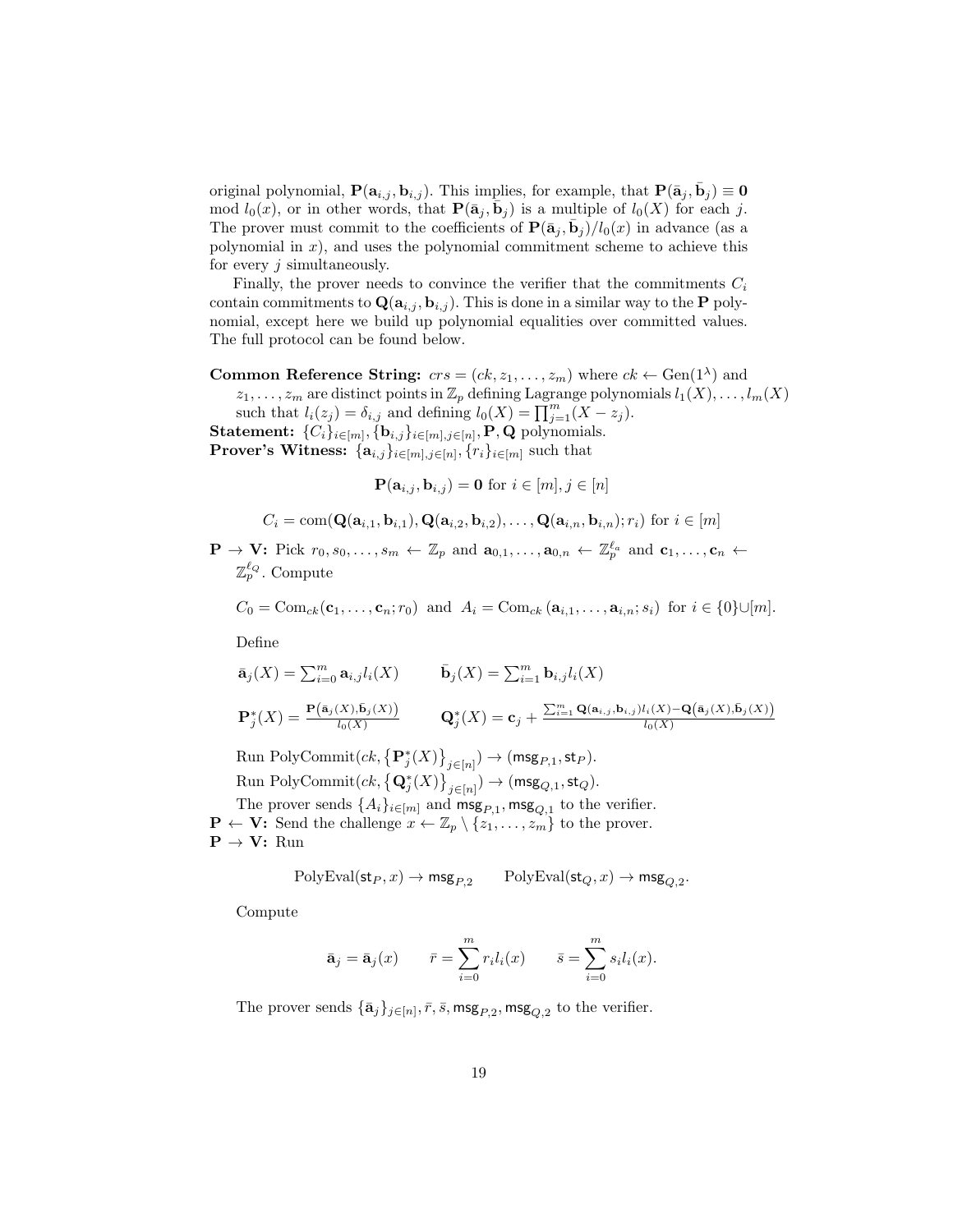V: Run

PolyVerify(
$$
ck
$$
,  $msg_{P,1}$ ,  $msg_{P,2}$ ,  $x$ )  $\rightarrow \bar{p} = (\bar{p}_1, ..., \bar{p}_n)$ 

and

$$
PolyVerify(ck, msg_{Q,1}, msg_{Q,2}, x) \rightarrow \bar{\mathbf{q}} = (\bar{\mathbf{q}}_1, \dots, \bar{\mathbf{q}}_n).
$$

Return 0 if  $\bar{\mathbf{p}} = \perp$  or  $\bar{\mathbf{q}} = \perp$ . Check

$$
Com_{ck}(\bar{\mathbf{a}}_1,\ldots,\bar{\mathbf{a}}_n;\bar{s})=\prod_{i=0}^m A_i^{l_i(x)}.
$$

Compute  $\bar{\mathbf{b}}_j = \bar{\mathbf{b}}_j(x)$  and check for all  $j \in [n]$  that

$$
\mathbf{P}(\bar{\mathbf{a}}_j, \bar{\mathbf{b}}_j) = \bar{\mathbf{p}}_j l_0(x).
$$

Check that

$$
Com_{ck}(\{\bar{\mathbf{q}}_jl_0(x) + \mathbf{Q}(\bar{\mathbf{a}}_j, \bar{\mathbf{b}}_j)\}_{j \in [n]}; \bar{r}) = \prod_{i=0}^m C_i^{l_i(x)}.
$$

If all checks are satisfied, then the verifier outputs 1, and otherwise 0.

**Lemma 2.** The batch protocol has perfect completeness,  $m_s$ -special-soundness, and perfect special honest verifier zero-knowledge, where  $m_s = (m \max(d_P, d_Q) +$ 1).

Proof. Perfect completeness of the protocol follows by perfect completeness of the PolyCommit sub-protocol, and by careful inspection.

For perfect special honest verifier zero knowledge, we provide an efficient simulator for the protocol. The simulator selects  $z_1, \ldots, z_m$  as the prover. She then selects  $\bar{\mathbf{a}}_j \leftarrow \mathbb{Z}_p^{\ell_a}, \bar{r}, \bar{s} \leftarrow \mathbb{Z}_p, \bar{\mathbf{q}}_j \leftarrow \mathbb{Z}_p^{\ell_q}, \text{ and } A_1, \ldots, A_m \text{ as uniformly}$ random commitments to 0. All these values are distributed exactly as in a real protocol, where they are also uniformly random.

She then simulates the polynomial commitment and evaluation messages  $\textsf{msg}_{P,1}, \textsf{msg}_{P,2}, \textsf{msg}_{Q,1}, \textsf{msg}_{Q,2}$  using the evaluation point x and evaluations  $\bar{p}$ and  $\bar{q}$ , which are determined by the values already simulated. By the perfect SHVZK of the polynomial commitment scheme, the simulated values have identical distribution to the real proofs. Furthermore, since the polynomial commitment simulator takes the polynomial evaluation as input, the simulated polynomial commitments are consistent with the rest of the simulated values in the outer protocol.

In both the real and simulated protocols, the verification equations now determine the values of  $A_0$  and  $C_0$  uniquely, and the simulator can easily compute the correct values by rearranging the equations. The entire simulated proof therefore has the same distribution as a real proof.

Finally, we prove special soundness. Suppose that we have  $m_s = (m \max(d_P, d_Q)+$ 1) accepting transcripts for the same first message, and distinct challenges  $x$ .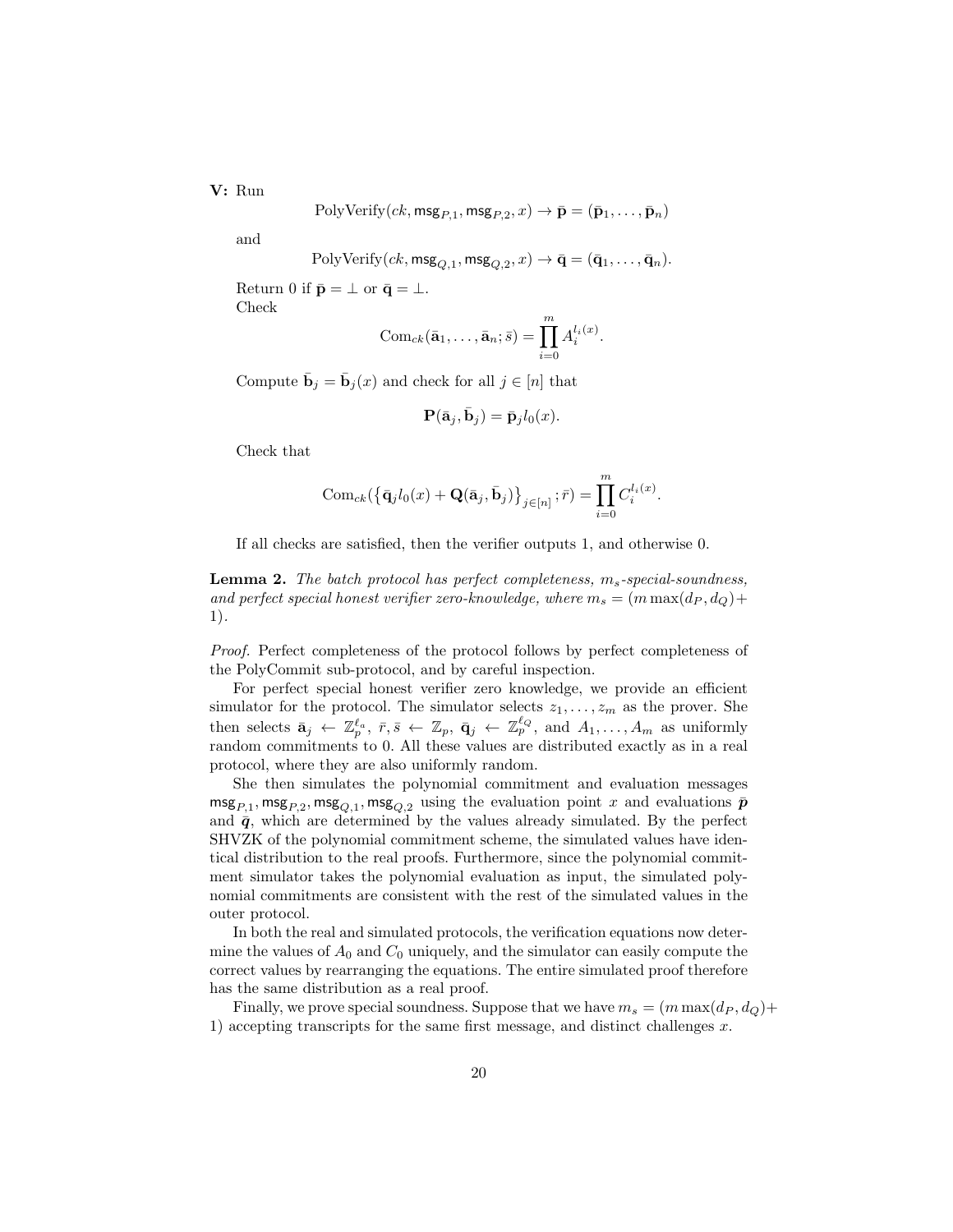Pick any  $m + 1$  of the challenges, and note that the matrix

$$
M = \begin{pmatrix} l_0(x^{(1)}) & l_1(x^{(1)}) & \cdots & l_m(x^{(1)}) \\ l_0(x^{(2)}) & l_1(x^{(2)}) & \cdots & l_m(x^{(2)}) \\ \vdots & \vdots & \ddots & \vdots \\ l_0(x^{(m+1)}) & l_1(x^{(m+1)}) & \cdots & l_m(x^{(m+1)}) \end{pmatrix}
$$

is invertible. This follows from linear independence of the polynomials  $l_0(X), \ldots, l_m(X)$ . If the determinant was zero, there would be a non-trivial linear dependence between the columns of the matrix. This would give a non-trival dependence relation between the polynomials.

Therefore, for each  $i$ , it is possible to take a linear combination of the rows to produce  $(0, \ldots, 0, 1, 0, \ldots, 0)$ , where the 1 is at the *i*th entry. By taking the same linear combinations of the left and right hand sides of the verification equation  $\text{Com}_{ck}(\bar{\mathbf{a}}_1,\ldots,\bar{\mathbf{a}}_n;\bar{s}) = \prod_{i=0}^m A_i^{l_i(x)}$  for  $m+1$  different transcripts, we can for each  $i \in \{0\} \cup [m]$  extract an opening  $\{a_{i,j}\}_{j \in [n]}$  and  $s_i$  of  $A_i$ . By the binding property of the commitment scheme, we now have in each transcript that  $\bar{a}_i$  is correctly formed as a polynomial determined by the openings of the  $A_i$  evaluated in x.

By the special soundness of the polynomial commitment protocols, we extract polynomials  $\mathbf{P}_j^*(X)$  of degree  $(d_P - 1)m$ , and  $\mathbf{Q}_j^*(X)$  of degree  $(d_Q - 1)m$  such that in each transcript,  $\bar{\mathbf{p}}_j = \mathbf{P}_j^*(x)$  and  $\bar{\mathbf{q}} = \mathbf{Q}_j^*(x)$  for the challenge x appearing in that transcript.

Consider the verification equations  $\mathbf{P}(\bar{\mathbf{a}}_j, \bar{\mathbf{b}}_j) = \bar{\mathbf{p}}_j l_0(x)$ . By the binding property of the commitment scheme, we have that  $\mathbf{P}(\bar{\mathbf{a}}_j(x), \bar{\mathbf{b}}_j(x)) = \mathbf{P}_j^*(x)l_0(x)$ holds for  $m_s$  different challenges x. Since  $m_s$  is larger than the degree of the polynomial this implies that we have an equality of polynomials. By evaluating the polynomial expression at a particular interpolation point  $z_i$ , and parsing the resulting vector correctly, we see that  $\mathbf{P}(\mathbf{a}_{i,j}, \mathbf{b}_{i,j}) = \mathbf{P}^*_j(z_i)l_0(z_i) = \mathbf{0}$  for each  $i, j.$ 

We can in a similar manner to the extraction of the  $A_i$  extract openings of all  $C_i$  to values  $c_{i,1}, \ldots, c_{i,n}$ . The last verification equation tells us that for each  $j \in [n]$ 

$$
\bar{\mathbf{q}}_j l_0(x) + \mathbf{Q}(\bar{\mathbf{a}}_j, \bar{\mathbf{b}}_j) = \sum_{i=0}^m c_{i,j} l_i(x).
$$

Since  $m<sub>s</sub>$  is larger than the degree of the polynomials this implies that we have an equality of polynomials. By plugging in the evaluation points  $z_i$ , we get  $\mathbf{Q}(\mathbf{a}_{i,j}, \mathbf{b}_{i,j}) = c_{i,j}$  for each  $i \in [m], j \in [n]$ .

**Communication** Let  $k_1, k_2$  be the dimensions of the matrix used in the Poly-Commit subprotocol when committing to  $\mathbf{P}^*$ , and similarly, let  $t_1, t_2$  be the dimensions of the matrix in the subprotocol for committing to Q<sup>∗</sup> . The total communication cost of the protocol is  $m + k_1 + t_1 + 4$  group elements and  $\ell_a n + \ell_P n(k_2 + 1) + \ell_Q n(t_2 + 1) + 4$  field elements.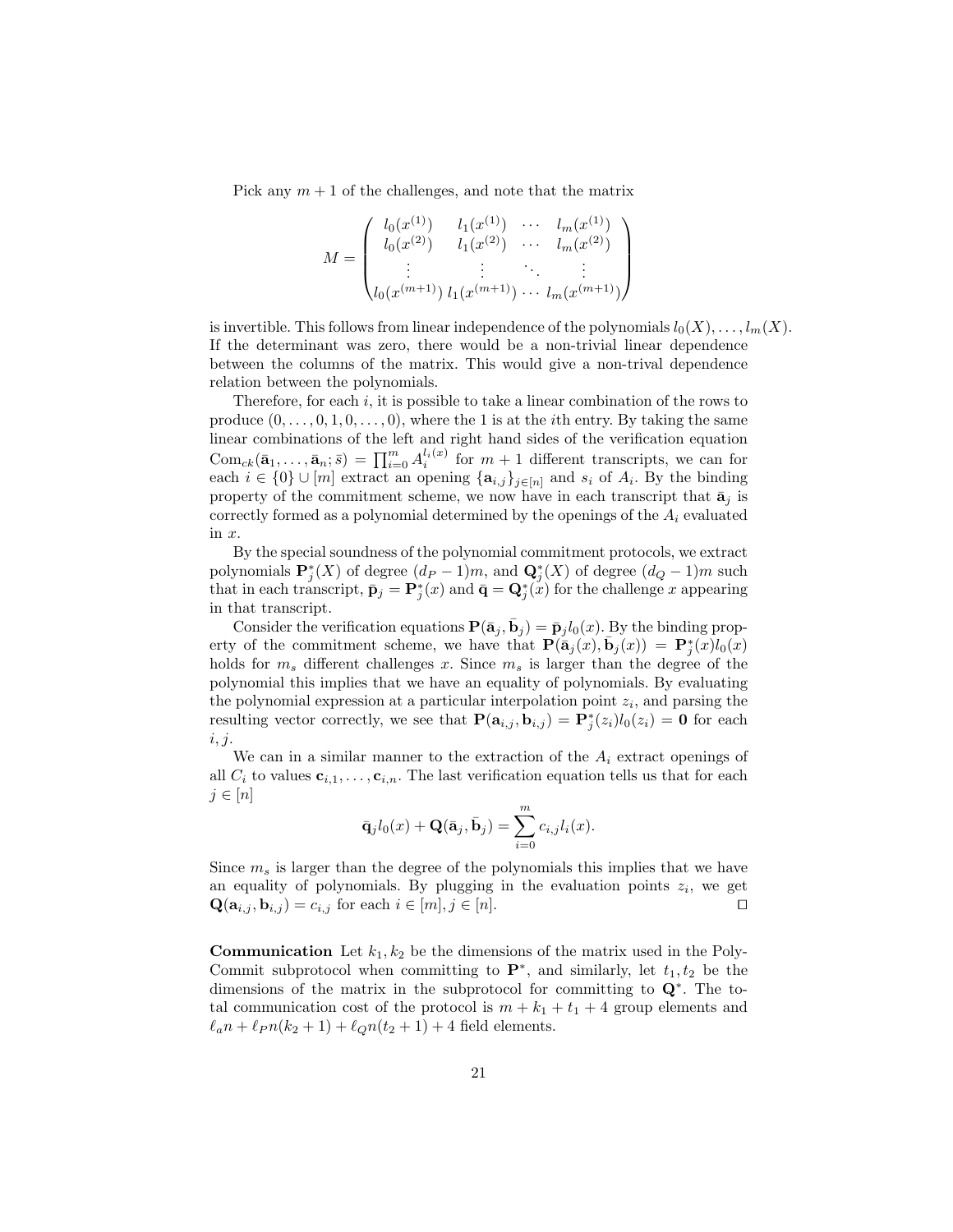Single Proof Case When  $t = mn = 1$  and the prover is proving a single relation, we may choose parameters so that the protocol only uses a constant number of group elements. Set  $k_1 = t_1 = 1$ ,  $k_2 = d_P - 1$ ,  $t_2 = d_Q - 1$ . Then the protocol has communication costs of 7 group elements plus  $\ell_a+\ell_P d_P +\ell_Q d_Q+4$  field elements. This minimises communication in the case where the protocol is instantiated over a multiplicative subgroup of a finite field, where group elements are much bigger than field elements.

In the case where the protocol is instantiated using an elliptic curve group, group elements and field elements have roughly the same size. Then, we can minimise the total communication costs by choosing  $k_2 = \left[\sqrt{\frac{dp}{\ell_P}}\,\,\right], k_1 \approx \frac{dp}{k_2}$ . Set  $t_2 = \left[\sqrt{\frac{d_Q}{\ell_Q}}\,\,\right], t_1 \approx \frac{d_Q}{t_2}$  $\frac{d_Q}{dt_2}$ . Then the protocol has costs  $\sqrt{\ell_P d_P} + \sqrt{\ell_Q d_Q} + 5$ group elements and  $\ell_a + \sqrt{\ell_P d_P} + \sqrt{\ell_Q d_Q} + 4$  field elements.

Batch Proof Case When  $t$  is large, we choose parameters so that the communication costs are proportional to  $\sqrt{t}$  rather than t. Set  $k_2 = \left[\sqrt{\frac{d_{Pm}}{\ell_{Pn}}}\right], k_1 \approx \frac{d_{Pm}}{k_2}$ . Set  $t_2 = \left[\sqrt{\frac{d_Q m}{\ell_Q n}}\,\,\right], t_1 \approx \frac{d_Q m}{t_2}$  $\frac{Q_m}{t_2}$ . Finally, set  $m \approx \sqrt{\ell_a t}$ ,  $n \approx \frac{t}{m}$ . Then the protocol has communication costs of roughly  $\sqrt{\ell_a t} + \sqrt{d_P \ell_P t} + \sqrt{d_Q \ell_Q t}$  group elements and  $\sqrt{\ell_a t} + \sqrt{d_P \ell_P t} + \sqrt{d_Q \ell_Q t}$  field elements.

Computation The prover's computational costs are dominated by

$$
O\left(\frac{\ell_a t}{\log \ell_a n} + \frac{\ell_Q n}{\log \ell_Q n} + \frac{\ell_P d_P t}{\log \ell_P n k_2} + \frac{\ell_P d_P t}{\log \ell_P n t_2}\right)
$$

exponentiations. Over  $\mathbb{Z}_p$ , the prover must perform

$$
O((\ell_a + \ell_b + \ell_P)td_P \log md_P + (\ell_a + \ell_b + \ell_Q)td_Q \log md_Q) + td_P \textsf{Eval}_P + td_Q \textsf{Eval}_Q
$$

multiplications. Here,  $Eval_P$  is the cost of evaluating P once, and similarly for Q. The vectors of polynomials  $\mathbf{P}^*(X), \mathbf{Q}^*(X)$  are computed using FFT techniques.

The verifier's computational costs are dominated by

$$
O\left(\frac{m + \ell_a n}{\log(m + \ell_a n)} + \frac{m + \ell_{Q}n}{\log(m + \ell_{Q}n)} + \frac{k_1 + \ell_{P}nk_2}{\log(k_1 + \ell_{P}nk_2)} + \frac{t_1 + \ell_{Q}nt_2}{\log(t_1 + \ell_{Q}nt_2)}\right)
$$

exponentiations. Over  $\mathbb{Z}_p$ , the verifier must perform

$$
O((\ell_P + \ell_Q)n) + n\text{Eval}_P + n\text{Eval}_Q
$$

multiplications.

# <span id="page-21-0"></span>5 Applications

In this section, we specify concrete choices of relations for  $P$ ,  $Q$ , which give rise to zero-knowledge arguments for several useful applications.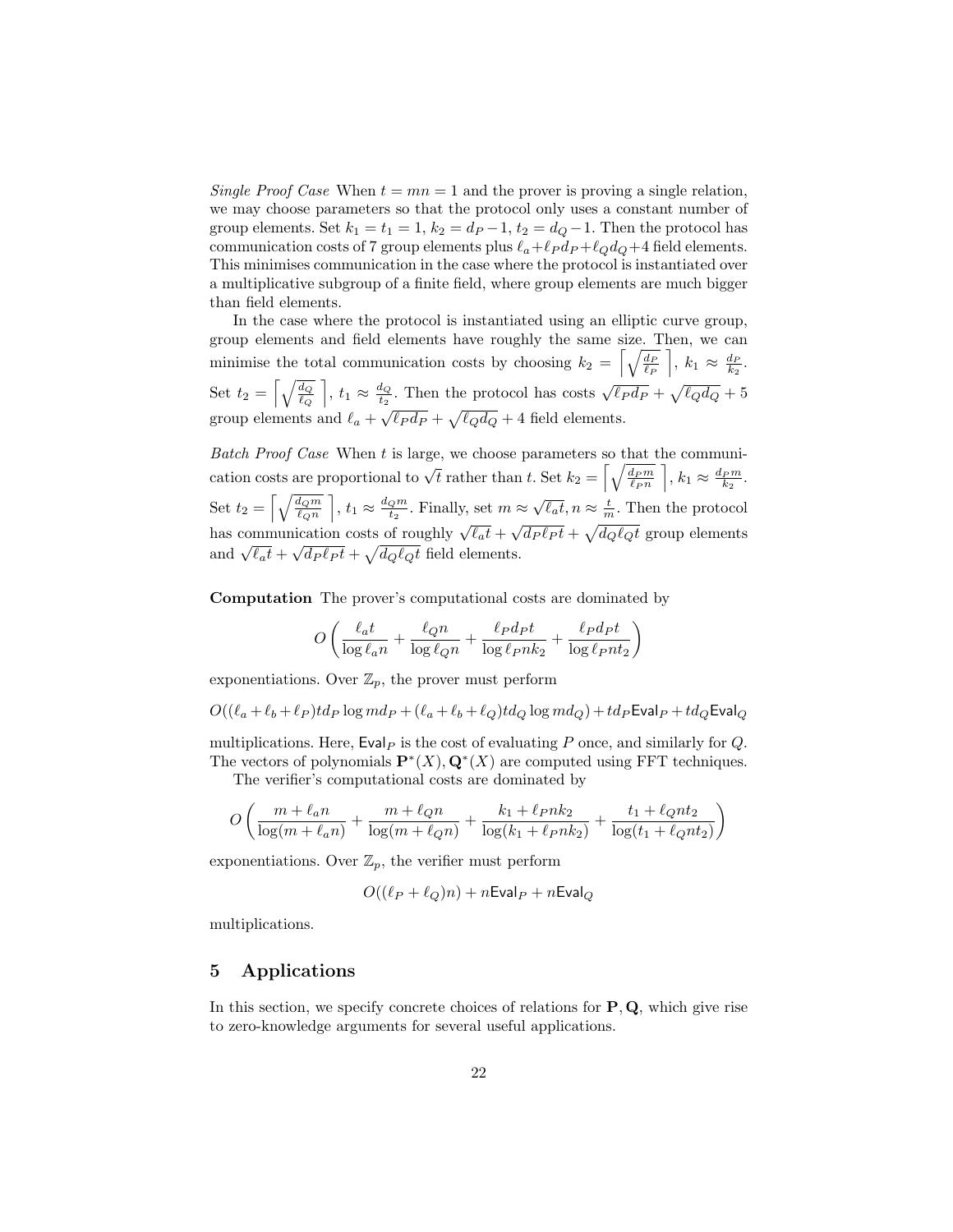#### <span id="page-22-0"></span>5.1 Membership Argument with Public List

In membership arguments [\[11,](#page-26-5)[10\]](#page-25-6), the prover wishes to convince the verifier that a commitment contains one of the values in a given list  $\mathcal{L} = (\lambda_0, \dots, \lambda_{N-1}).$ Groth and Kohlweiss [\[28\]](#page-26-0) give an efficient membership argument, which with minor tweaks fits into our framework. For simplicity, we will in the following assume  $N$  is a power of 2.

**Statement:**  $(c, \lambda_0, \ldots, \lambda_{N-1})$ 

**Witness:**  $\ell, r$  such that  $c = \text{Com}_{ck}(\lambda_{\ell}; r)$ 

**Polynomial Encoding:** Let  $m = \log_2 N$  and let  $(l_0, \ldots, l_{m-1})$  be the binary expansion of l, satisfying  $l_j(1 - l_j) = 0$  for  $0 \le j \le m - 1$ . Define  $l_{j,1} := l_j$ and  $l_{j,0} = 1 - l_j$ . We have that

$$
\sum_{i=0}^{N-1} \lambda_i \prod_{j=0}^{m-1} l_{j,i_j} = \lambda_l
$$

where we write the binary expansion of i as  $(i_0, \ldots, i_{m-1})$ . Parameter Choice: Writing ∘ for the entry-wise product of two vectors

- $-\ell_a = \log_2 N, \ell_b = N, \ell_P = \log_2 N, d_P = 2, \ell_Q = 1, d_Q = \log_2 N$
- $-$ **a** =  $(l_0, \ldots, l_{m-1})$
- $-$ **b** = ( $\lambda_0, \ldots, \lambda_{N-1}$ )
- $-~\mathbf{P}(\mathbf{a},\mathbf{b}) = \mathbf{a} \circ (\mathbf{1}-\mathbf{a})$
- $\,\, Q(\mathbf{a},\mathbf{b}) = \sum_{i=0}^{N-1} \lambda_i \prod_{j=0}^{m-1} l_{j,i_j}$

An alternative construction was given in [\[6\]](#page-25-2) that optimises the membership argument by using an  $n$ -ary representation of  $l$ . This alternative construction is captured by our framework as follows, this time assuming for simplicity that N is a power of n, using different polynomials  $P$  and  $Q$ .

**Polynomial Encoding:** Let  $m = \log_n N$  and let  $(l_0, \ldots, l_{m-1})$  be the *n*-ary expansion of l. Let  $\delta_{rs}$  be the Kronecker delta symbol, which is equal to 1 if  $r = s$  and 0 otherwise. Consider the bit-string  $(\delta_{l_0,0}, \delta_{l_0,1}, \ldots, \delta_{l_{m-1},n-1}),$ each element satisfying  $\delta_{i,j}(1-\delta_{i,j})=0$ , and with  $\sum_{i=0}^{n-1} \delta_{l_j,i}=1$  for each  $j.$  As described in [\[6\]](#page-25-2), we have that

$$
\sum_{i=0}^{N-1} \lambda_i \prod_{j=0}^{m-1} \delta_{j,i_j} = \lambda_l
$$

where  $i_j$  the j<sup>th</sup> *n*-ary digit of *i*.

## Parameter Choice:

- $-\ell_a = n \log_n N, \ell_b = N, \ell_P = n \log_n N, d_P = 2, \ell_Q = 1, d_Q = \log_n N$
- $\mathbf{a} = (\delta_{l_0,1}, \ldots, \delta_{l_{m-1},n-1}),$  not including  $\delta_{j,0}$  for any j.
- $-$ **b** =  $(\lambda_0, \ldots, \lambda_{N-1}).$
- $\delta_{l_j,0} = 1 \sum_{i=1}^{n-1} \delta_{l_j,i}$  for each j.
- $\mathbf{v} = (\delta_{l_0,0}, \ldots, \delta_{l_{m-1},n-1}),$  with the  $\delta_{j,0}$  included.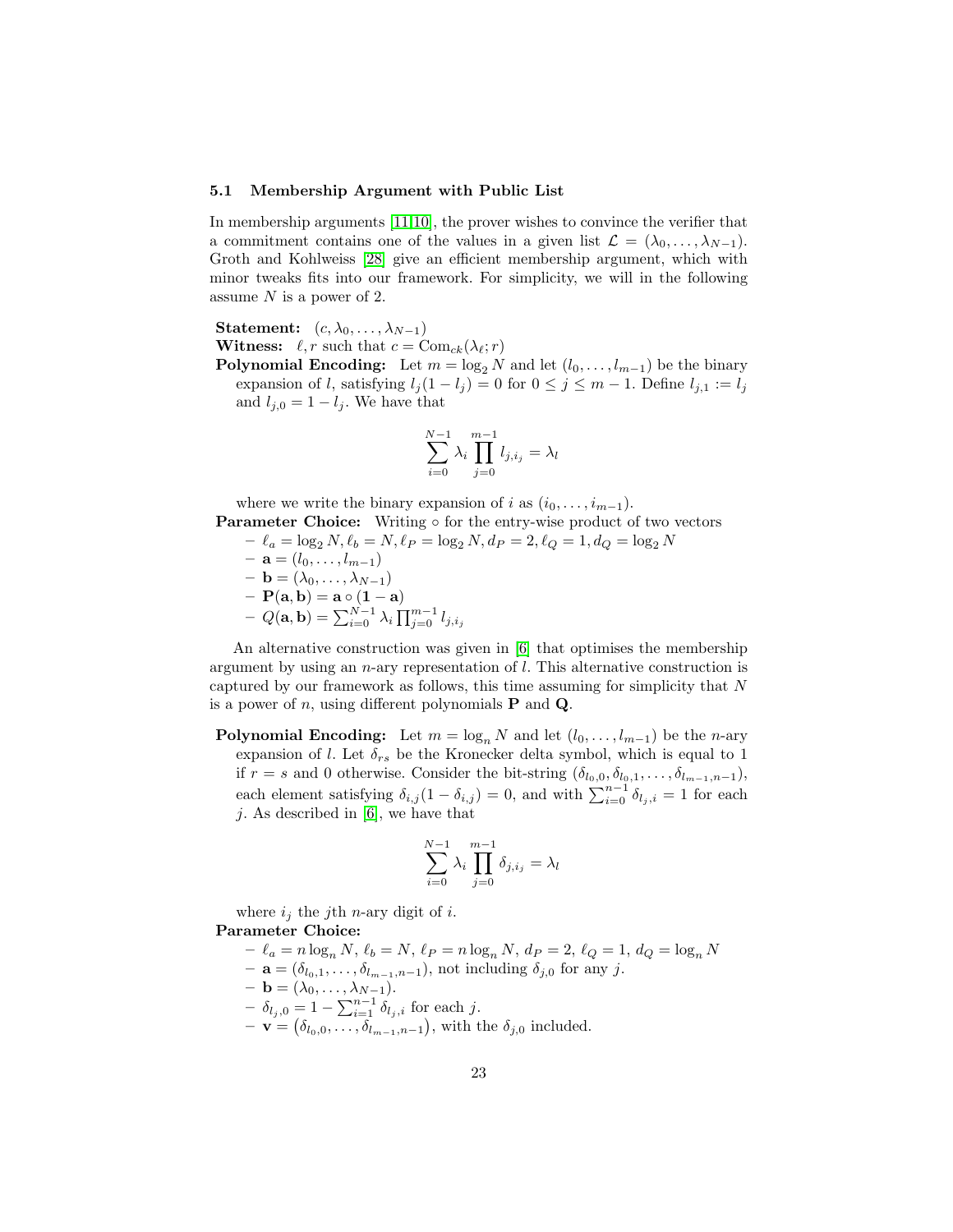$$
- P(\mathbf{a}, \mathbf{b}) = \mathbf{v} \circ (\mathbf{1} - \mathbf{v})
$$
  
- Q(\mathbf{a}, \mathbf{b}) = \sum\_{i=0}^{N-1} \lambda\_i \prod\_{j=0}^{m-1} \delta\_{j, i\_j} = \lambda\_l

When  $t = 1$  and we are aiming for a constant number of group elements, the simple binary version of the argument gives the lowest communication costs. Otherwise, in the cases where t is large, or where  $t = 1$  and we aim to minimise the total number of elements communicated, setting  $n = 3$  gives the lowest communication costs. The protocol efficiency is reported in Table [1.](#page-4-0)

#### <span id="page-23-0"></span>5.2 Polynomial Evaluation Argument

In a polynomial evaluation argument [\[23,](#page-26-6)[10\]](#page-25-6), we have a polynomial of degree N and commitments to a point and its purported evaluation in that point. The prover wants to convince the verifier that the committed evaluation of the polynomial is correct.

The most efficient discrete logarithm based polynomial evaluation argument was given by Bayer and Groth [\[2\]](#page-25-1). We will now use our framework of polynomial relations to capture their protocol.

**Statement:**  $(c_u, c_v, h(X))$ , where  $h(X)$  is a polynomial of degree N. **Witness:**  $u, \eta, v, \nu$  such that  $c_u = \text{Com}_{ck}(u; \eta), c_v = \text{Com}_{ck}(v, \nu)$ , and  $h(u) =$ v.

**Polynomial Encoding:** Set  $u_i = u^{2^i}$  for  $0 \le i \le \log_2 N - 1$ , so that  $u_i = u_{i-1}^2$  for each *i*. If  $h(X) = \sum_{i=0}^{N-1} h_i X^i$ , then we can write  $h(u) = \sum_{i=0}^{N-1} h_i \prod_{j=0}^{\log_2 N - 1} u_j^{i_j}$ . Parameter Choice:

- $− \ell_a = \log_2 N, \, \ell_b = N, \, \ell_P = \log_2 N 1, \, d_P = 2, \, \ell_Q = 1, \, d_Q = \log_2 N$
- $\mathbf{a} = (u_0, \dots, u_{\log N-1})$
- $-$ **b** =  $(h_0, \ldots, h_{N-1})$
- $\mathbf{P}(\mathbf{a}, \mathbf{b}) = (u_1 u_0^2, \dots, u_{\log N 1} u_{\log N 2}^2)$  $- \; {\bf Q}({\bf a},{\bf b}) = \sum_{i=0}^{N-1} h_i \prod_{j=0}^{\log N-1} u_j^{i_j}$

With alternative choices of the matrices  $P, Q$ , we can improve the communication costs of their argument by switching to an  $n$ -ary encoding of the powers in the polynomial.

**Polynomial Encoding:** Set  $u_i = u^{n^i}$  for  $0 \leq i \leq \log_n N - 1$ , so that  $u_i = u_{i-1}^n$  for each i. If  $h(X) = \sum_{i=0}^{N-1} h_i X^i$ , then we can write  $h(u)$  $\sum_{i=0}^{N-1} h_i \prod_{j=0}^{\log_n N-1} u_j^{i_j}$ , where this time,  $i_j$  is the jth digit of the nary representation of *i*. This gives rise to the efficiencies listed in Table [1.](#page-4-0)

Parameter Choice:

- 
$$
\ell_a = \log_n N
$$
,  $\ell_b = N$ ,  $\ell_P = \log_n N$ ,  $d_P = n$ ,  $\ell_Q = 1$ ,  $d_Q = \log_n N$   
\n-  $\mathbf{a} = (u_0, \dots, u_{\log_n N - 1})$   
\n-  $\mathbf{b} = (h_0, \dots, h_{N-1})$   
\n-  $\mathbf{P}(\mathbf{a}, \mathbf{b}) = (u_1 - u_0^n, \dots, u_{\log_n N - 1} - u_{\log_n N - 2}^n)$   
\n-  $\mathbf{Q}(\mathbf{a}, \mathbf{b}) = \sum_{i=0}^{N-1} h_i \prod_{j=0}^{\log_n N - 1} u_j^{i_j}$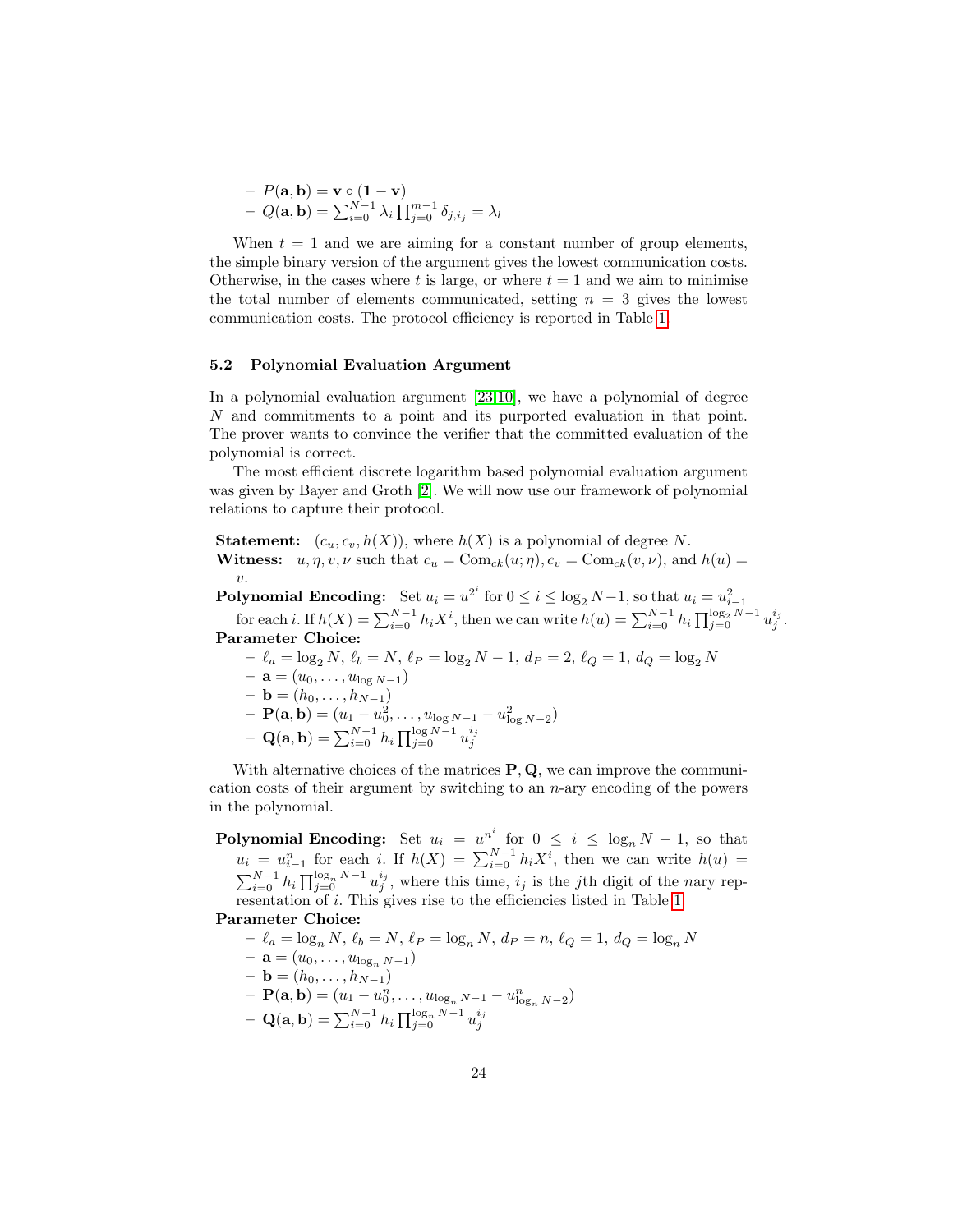When  $t = 1$  and we are aiming for a constant number of group elements, setting  $n = 4$  gives the lowest communication costs. When  $t = 1$  and we aim to minimise the total number of elements communicated, we set  $n = \frac{\log_2 N}{\log_2 \log_2 N}$  $\frac{\log_2 N}{\log_2 \log_2 N}.$ Otherwise, in the cases where t is large, setting  $n = 6$  gives the lowest communication costs. The protocol efficiency is reported in Table [1.](#page-4-0)

We note that  $[1]$  gives a batch argument for polynomial evaluation based on similar ideas. However, ours is more communication efficient.

Remark. The relations above arise from choices of a small set of powers of  $u$ which generate all powers from u to  $u^{N-1}$ . This is the same as choosing an additive basis for  $[N-1]$ . For certain parameter choices, we have found modest benefits to using more complex bases, such as generalised Zeckendorf bases, but these give only slight improvements, so are omitted for simplicity.

#### <span id="page-24-0"></span>5.3 Range Proof

In range proofs [\[9,](#page-25-7)[38\]](#page-27-6), we have a commitment and a range  $[A;B]$ . The prover wants to convince the verifier that the committed value inside the commitment falls in the given range. A common strategy for constructing a range proof is to write the committed value in binary, prove all the bits are indeed 0 or 1, and that their weighted sum yields a number within the range. We now describe this type of range proof in our framework of polynomial relations, where we for simplicity focus on intervals [0, N] with  $N = 2^m - 1$ .

Statement:  $(N, c)$ 

**Witness:**  $a, r$  such that  $c = \text{Com}_{ck}(a; r), a \in [0, N].$ 

**Polynomial Encoding:** Let  $a_0, \ldots, a_{m-1}$  be the binary representation of a, so that  $a_i(1 - a_i) = 0$  for  $0 \le i \le m - 1$ . Then  $a = \sum_{i=0}^{m-1} a_i 2^i$ .

Parameter Choice:

 $- \ell_a = m, \ell_b = m, \ell_P = m, d_P = 2, \ell_Q = 1, d_Q = m + 1$ 

- $\mathbf{a} = (a_0, \ldots, a_{m-1})$
- $\mathbf{b} = (2^0, 2^1, \dots, 2^{m-1})$
- $-{\bf P}({\bf a},{\bf b})={\bf a}\circ ({\bf 1}-{\bf a})$
- $\mathbf{Q}(\mathbf{a}, \mathbf{b}) = \sum_{i=0}^{m-1} a_i 2^i$

With an alternative choice of  $P$ ,  $Q$ , following [\[16\]](#page-26-14), it is possible to improve the communication costs of the argument by using an  $n$ -ary base. This gives rise to the efficiencies listed in Table [1.](#page-4-0)

Polynomial Encoding: Let  $N = n^m - 1$ . Let  $a_0, \ldots, a_{m-1}$  be the *n*-ary representation of a, so that  $\prod_{k=0}^{n-1} (a_i - k) = 0$  for  $0 \le i \le m - 1$ . Then  $a = \sum_{i=0}^{m-1} a_i n^i$ . Parameter Choice:  $- \ell_a = m, \, \ell_b = m, \, \ell_P = m, \, d_P = n, \, \ell_Q = 1, \, d_Q = 1$  $- \mathbf{a} = (a_0, \ldots, a_{m-1})$  $-$ **b** =  $(1, n, \ldots, n^{m-1})$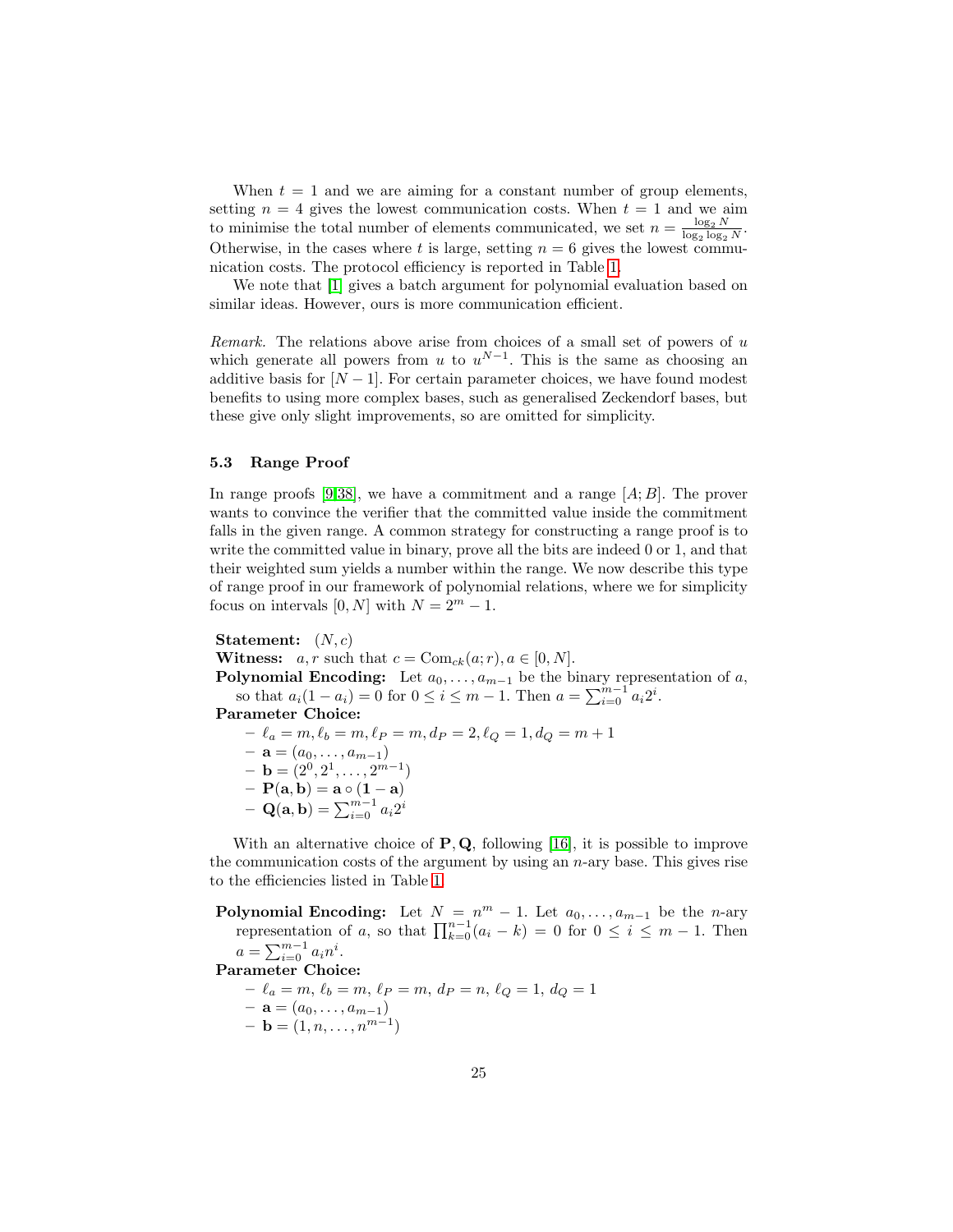$$
- P(\mathbf{a}, \mathbf{b}) = \mathbf{a} \circ (\mathbf{a} - \mathbf{1}) \circ \dots (\mathbf{a} - n + 1)
$$

$$
- Q(\mathbf{a}, \mathbf{b}) = \sum_{i=0}^{m-1} a_i n^i
$$

When  $t = 1$  and we are aiming for a constant number of group elements, setting  $n = 4$  gives the lowest communication costs. When  $t = 1$  and we aim to minimise the total number of elements communicated, we set  $n = \frac{\log_2 N}{\log_2 \log n}$  $\frac{\log_2 1}{\log_2 \log_2 N}$ . Otherwise, in the cases where t is large, setting  $n = 6$  gives the lowest communication costs. The protocol efficiency is reported in Table [1.](#page-4-0)

# 6 Conclusion

We have provided zero-knowledge arguments for simple polynomial relations, relying solely on the discrete logarithm assumption. When we only have one instance of the argument,  $t = 1$ , the single value membership arguments and polynomial evaluation arguments compiled within our framework improve on the state of the art both asymptotically and for practical parameters. When there are many instances,  $t > 1$ , we have a batch argument for polynomial relations, which is significantly more efficient than the naïve solution of repeating single instance arguments many times.

# References

- <span id="page-25-3"></span>1. Stephanie Bayer. Practical zero-knowledge Protocols based on the discrete logarithm Assumption. PhD thesis, University College London, 2014.
- <span id="page-25-1"></span>2. Stephanie Bayer and Jens Groth. Zero-Knowledge Argument for Polynomial Evaluation with Application to Blacklists. In EUROCRYPT, pages 646–663, 2013.
- <span id="page-25-5"></span>3. Mihir Bellare, Juan A. Garay, and Tal Rabin. Batch Verification with Applications to Cryptography and Checking. In EUROCRYPT, pages 236–250, 1998.
- <span id="page-25-8"></span>4. Josh Benaloh and Michael de Mare. One-way accumulators: A decentralized alternative to digital signatures. Advances in CryptologyEUROCRYPT'93, 1994.
- <span id="page-25-9"></span>5. Jonathan Bootle, Andrea Cerulli, Pyrros Chaidos, Essam Ghadafi, and Jens Groth. Foundations of Fully Dynamic Group Signatures. In ACNS, pages 117–136, 2016.
- <span id="page-25-2"></span>6. Jonathan Bootle, Andrea Cerulli, Pyrros Chaidos, Essam Ghadafi, Jens Groth, and Christophe Petit. Short Accountable Ring Signatures Based on DDH. In ESORICS, pages 243–265, 2013.
- <span id="page-25-0"></span>7. Jonathan Bootle, Andrea Cerulli, Pyrros Chaidos, Jens Groth, and Christophe Petit. Efficient zero-knowledge arguments for arithmetic circuits in the discrete log setting. In EUROCRYPT, pages 327–357, 2016.
- <span id="page-25-4"></span>8. Jonathan Bootle, Andrea Cerulli, Essam Ghadafi, Jens Groth, Mohammad Hajiabadi, and Sune K. Jakobsen. Linear-time zero-knowledge proofs for arithmetic circuit satisfiability. Cryptology ePrint Archive, Report 2017/872, 2017. <http://eprint.iacr.org/2017/872>.
- <span id="page-25-7"></span>9. Fabrice Boudot. Efficient proofs that a committed number lies in an interval. In EUROCRYPT, pages 431–444, 2002.
- <span id="page-25-6"></span>10. Stefan Brands, Lisa Demuynck, and Bart De Decker. A practical system for globally revoking the unlinkable pseudonyms of unknown users. In ACISP, pages 400–415, 2007.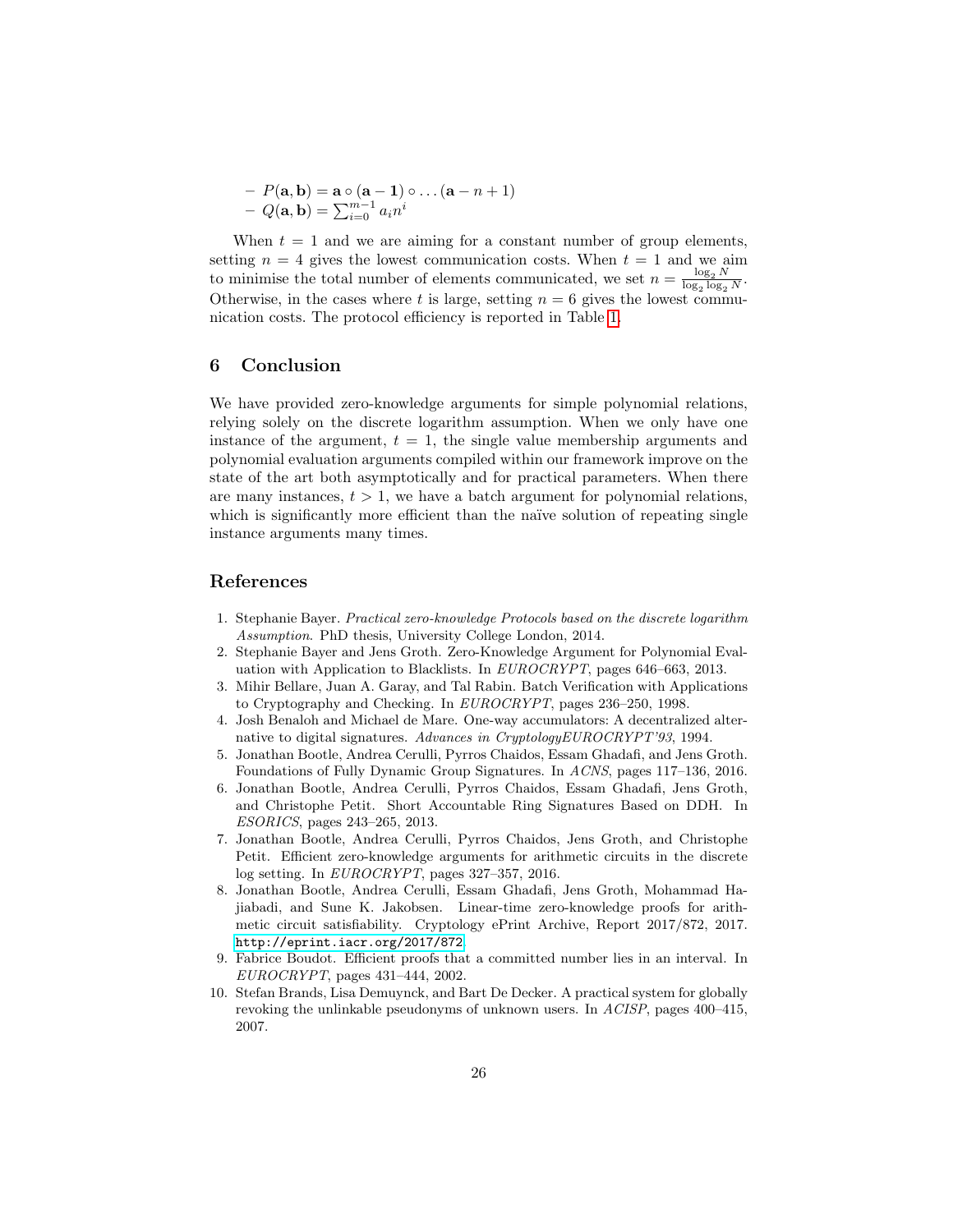- <span id="page-26-5"></span>11. Emmanuel Bresson and Jacques Stern. Efficient revocation in group signatures. In PKC, pages 190–206, 2001.
- <span id="page-26-10"></span>12. Jan Camenisch and Rafik Chaabouni. Efficient protocols for set membership and range proofs. Advances in Cryptology-ASIACRYPT ..., 2008.
- <span id="page-26-15"></span>13. Jan Camenisch, Markulf Kohlweiss, and Claudio Soriente. An accumulator based on bilinear maps and efficient revocation for anonymous credentials. Public Key  $Cryptography PKC \ldots$ , 2009.
- <span id="page-26-16"></span>14. Jan Camenisch and Anna Lysyanskaya. Dynamic accumulators and application to efficient revocation of anonymous credentials. In CRYPTO, pages 61–76, 2002.
- <span id="page-26-1"></span>15. Jan Camenisch and Markus Stadler. Proof systems for general statements about discrete logarithms. Technical Report 260, ETH Zurich, 1997.
- <span id="page-26-14"></span>16. Rafik Chaabouni, Helger Lipmaa, and Abhi Shelat. Additive combinatorics and discrete logarithm based range protocols. In ACISP, volume LNCS 6168, pages 336–351, 2010.
- <span id="page-26-12"></span>17. Geoffroy Couteau, Thomas Peters, and David Pointcheval. Removing the strong RSA assumption from arguments over the integers. In Advances in Cryptology -EUROCRYPT 2017 - 36th Annual International Conference on the Theory and Applications of Cryptographic Techniques, Paris, France, April 30 - May 4, 2017, Proceedings, Part II, pages 321–350, 2017.
- <span id="page-26-7"></span>18. Ronald Cramer and Ivan Damgård. Zero-knowledge proofs for finite field arithmetic, or: Can zero-knowledge be for free? In CRYPTO, pages 424–441, 1998.
- <span id="page-26-8"></span>19. Ronald Cramer, Ivan Damgård, and Berry Schoenmakers. Proofs of partial knowledge and simplified design of witness hiding protocols. Advances in Cryptology  $\dots$ , 839:174–187, 1994.
- <span id="page-26-19"></span>20. Ivan Damgård. Efficient concurrent zero-knowledge in the auxiliary string model. In EUROCRYPT, pages 418–430, 2000.
- <span id="page-26-17"></span>21. Ivan Damgård and Nikos Triandopoulos. Supporting Non-membership Proofs with Bilinear-map Accumulators. IACR ePrint archive report 538, 2008.
- <span id="page-26-11"></span>22. Prastudy Fauzi, Helger Lipmaa, and Bingsheng Zhang. Efficient Non-Interactive Zero Knowledge Arguments for Set Operations. In Financial Cryptography and Data Security, pages 216–233, 2014.
- <span id="page-26-6"></span>23. Eiichiro Fujisaki and Tatsuaki Okamoto. Statistical zero knowledge protocols to prove modular polynomial relations. In CRYPTO, pages 16–30, 1997.
- <span id="page-26-18"></span>24. Juan A. Garay, Philip MacKenzie, and Ke Yang. Strengthening zero-knowledge protocols using signatures. Journal of Cryptology, 2006.
- <span id="page-26-3"></span>25. Roario Gennaro, Darren Leigh, Ravi Sundaram, and William Yerazunis. Batching Schnorr identification scheme with applications to privacy-preserving authorization and low-bandwidth communication devices. In ASIACRYPT, volume LNCS 3329, pages 276–292, 2004.
- <span id="page-26-2"></span>26. Rosario Gennaro, Craig Gentry, Bryan Parno, and Mariana Raykova. Quadratic Span Programs and Succinct NIZKs without PCPs. In EUROCRYPT, pages 626– 645, 2013.
- <span id="page-26-13"></span>27. Jens Groth. Honest verifier zero-knowledge arguments applied. PhD thesis, Aarhus University, 2004.
- <span id="page-26-0"></span>28. Jens Groth and Markulf Kohlweiss. One-out-of-Many Proofs: Or How to Leak a Secret and Spend a Coin. In EUROCRYPT, pages 253–280, 2015.
- <span id="page-26-4"></span>29. Ryan Henry and Ian Goldberg. Batch proofs of partial knowledge. In ACNS, pages 502–517, 2013.
- <span id="page-26-9"></span>30. Javier Herranz. Attribute-based versions of schnorr and elgamal. Appl. Algebra Eng. Commun. Comput., 27(1):17–57, 2016.